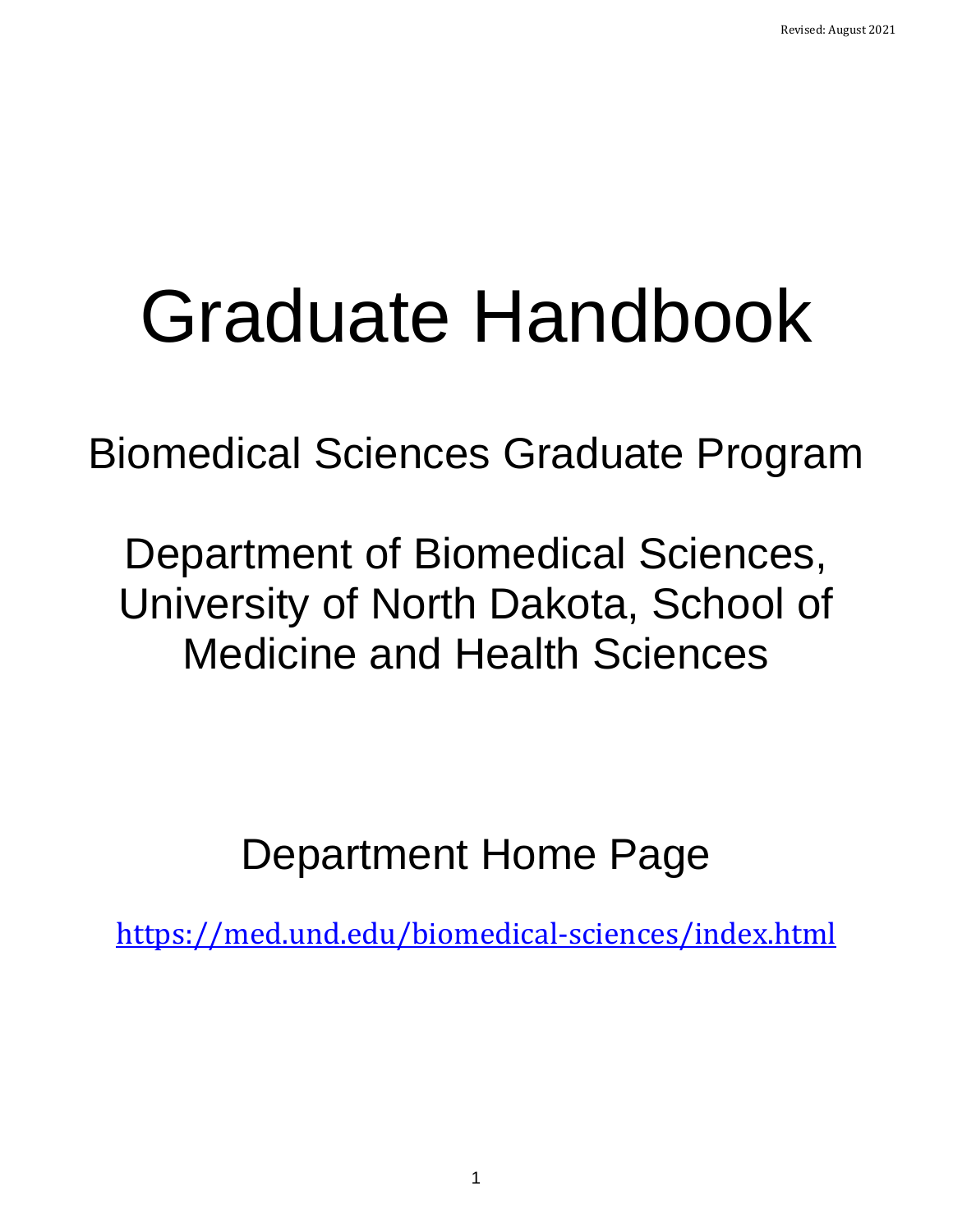## **TABLE OF CONTENTS**

| <b>WELCOME LETTER</b>                                 | 3              |
|-------------------------------------------------------|----------------|
| <b>UNIVERSITY RESOURCES</b>                           | 4              |
| <b>GENERAL GUIDELINES FOR GRADUATE STUDIES</b>        | 5              |
| <b>PROGRAM DESCRIPITON</b>                            | 5              |
| PROFESSIONAL DEVELOPMENT                              | 5              |
| <b>PROFESSIONALISM</b>                                | 6              |
| <b>MASTER'S PROGRAM: MISSION, GOALS AND OBJECTVES</b> | $\overline{7}$ |
| DOCTORATE PROGRAM: MISSION, GOALS AND OBJECTIVES      | $7 - 8$        |
| <b>MASTER OF SCIENCE DEGREE REQUIREMENTS</b>          | 9              |
| <b>CURRICULUM FOR MASTER'S DEGREE</b>                 | 10             |
| <b>DOCTORAL DEGREE REQUIREMENTS</b>                   | 11             |
| <b>BASIC CURRICULUM FOR DOCTORAL DEGREE</b>           | 12             |
| <b>MICROBIOLOGY AND IMMUNOLOGY SUB-PLAN</b>           | 13             |
| <b>NEUROSCIENCE SUB-PLAN</b>                          | 14             |
| <b>STUDENT TEACHING GUIDELINES</b>                    | 15             |
| <b>ELECTIVE COURSES (BIOMEDICAL SCIENCES)</b>         | $16 - 18$      |
| <b>FACULTY RECOMMENDED TEXTBOOKS</b>                  | $18-19$        |
| <b>ASSESSMENT OF STUDENT PROGRESS</b>                 | 19             |
| <b>ANNUAL STUDENT REPORTING</b>                       | 19-20          |
| <b>LABORATORY ROTATIONS AND ADVISOR SELECTION</b>     | 21             |
| <b>COMPREHENSIVE EXAMINATION GUIDELINES</b>           | 22             |
| <b>LEAVE OF ABSENCE GUIDELINES</b>                    | $23 - 25$      |
| <b>FORMS AND EVALUATION DUE DATES</b>                 | $25 - 26$      |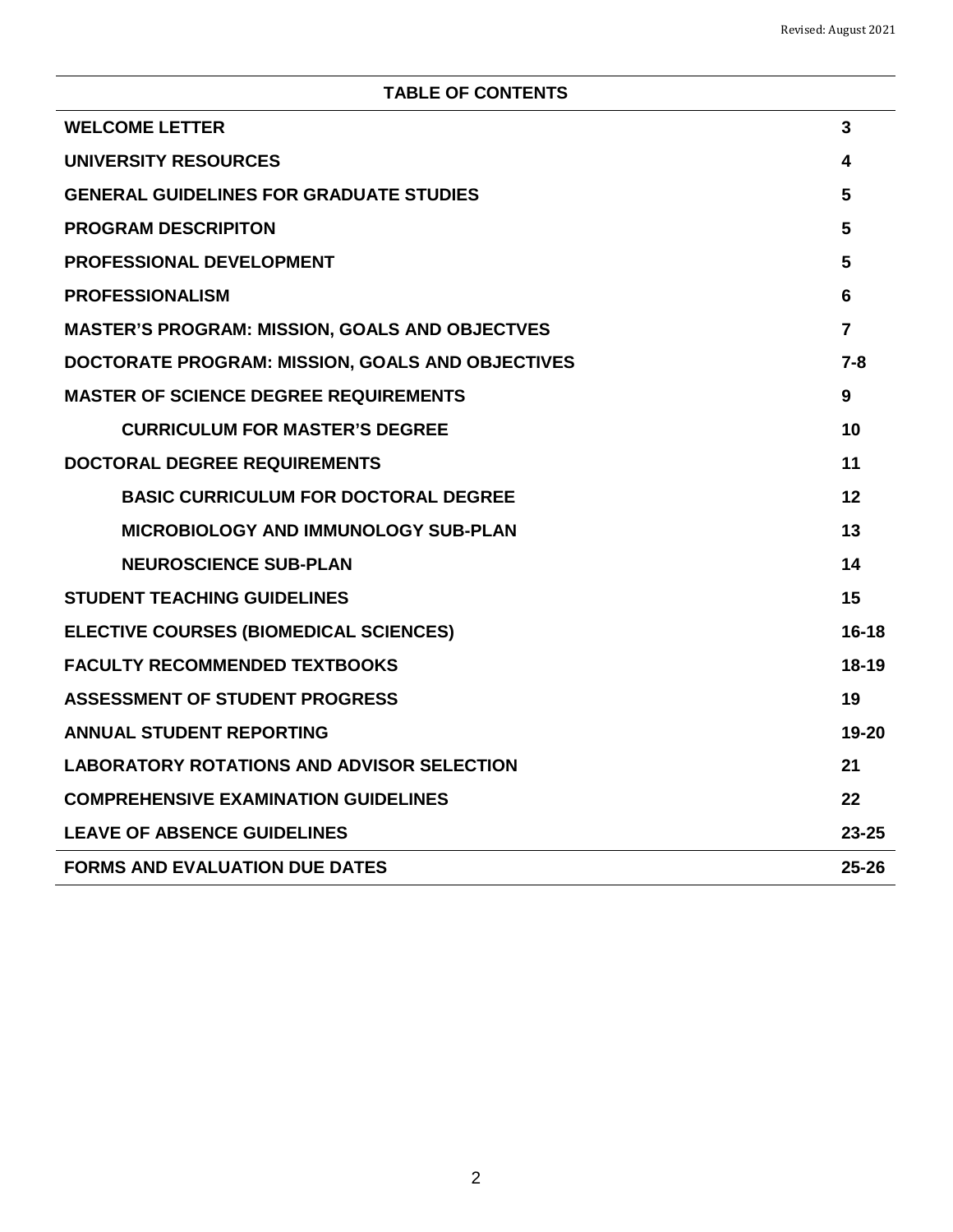## **WELCOME**

I would like to take this opportunity to welcome you to our graduate program within the Department of Biomedical Sciences here at the University of North Dakota in the School of Medicine and Health Sciences. We are very excited that you chose to join our program for your graduate studies. In as much, we will make every effort to make this a beneficial and enjoyable experience while you are here on campus. To help you get better acquainted with our program I am sending you this handbook that describes Departmental and University policies of importance with regards to our MS and PhD programs. I understand that the handbook may raise more questions than answers, but rest assured we will go over these guidelines during orientation week.

While every attempt has been made to ensure that the policies described in this handbook are accurate, it is important to understand that the UND School of Graduate Studies [\(http://graduateschool.und.edu/\)](http://graduateschool.und.edu/) will have the most up-to-date information on regulations and requirements for the graduate program and graduation. This handbook should be used as a resource for program guidelines and specific program information, but not as a substitute for the advising and counseling functions of your individual research supervisor, the Graduate Director and the UND School of Graduate Studies.

It is our hope that you will have a rewarding academic experience here at UND, and we are committed to helping you achieve your career goals. If you have any questions, feel free to contact me by phone or email.

Sincerely,

#### **Thad A. Rosenberger, Ph.D.**

Associate Professor in the Department of Biomedical Sciences University of North Dakota, School of Medicine and Health Sciences 504 Hamline Street, Room 122, Stop 9061 Grand Forks, North Dakota 58203

Director of Graduate Program in Biomedical Sciences Senior Associate Editor for Lipids, A Journal of the American Oil Chemists' Society

Office: (701) 777-0591 Lab: (701) 777-0590 Email: [thad.rosenberger@med.und.edu](mailto:thad.rosenberger@med.und.edu)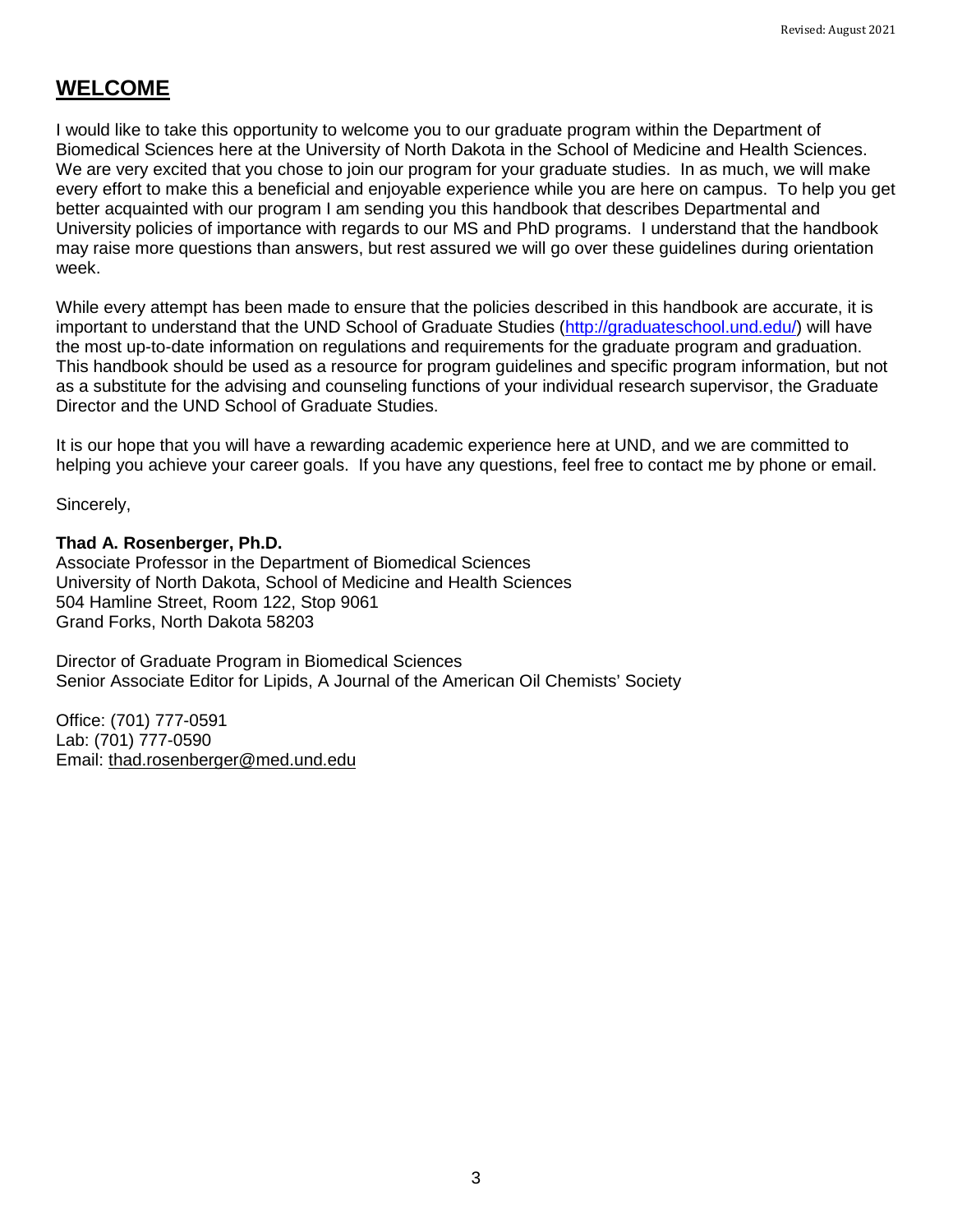# **UNIVERSITY RESOURCES**

## **UND, School of Graduate Studies**

## **<http://graduateschool.und.edu/>**

Twamley Hall, Room 105 264 Centennial Drive, Stop 8178 Grand Forks, ND 58202 Toll Free: 1-800-Call-UND Local: 701-777-2784

## **Office of International Programs**

<http://und.edu/academics/international-center/prospective-students/index.cfm>

Memorial Union, Room 261 Phone: +1-701-777-4231 International Centre 2901 University Avenue, Stop 7109 Grand Forks, ND 58202-7109 United States of America

## **UND Student Financial Aid Office**

<http://und.edu/admissions/financial-aid/index.cfm>

Twamley Hall, Room 216 Tel: 701-777-1234 FAX: 701-777-2040 264 Centennial Drive Stop 8371 Grand Forks, ND 58202-8371

#### **Student Health Services**

#### **<http://und.edu/health-wellness/student-health/>**

McCannel Hall, Room 100. Phone: 701-777-4500 2891 2nd Ave N Stop 9038 Grand Forks, ND 58202-9038

#### **SMHS Wellness Advocate**

Michelle Montgomery, MSW School of Medicine and Health Sciences, Room E272 Phone: 701-777-5485 1301 N Columbia Road Stop 9037 Grand Forks, ND 58202-9037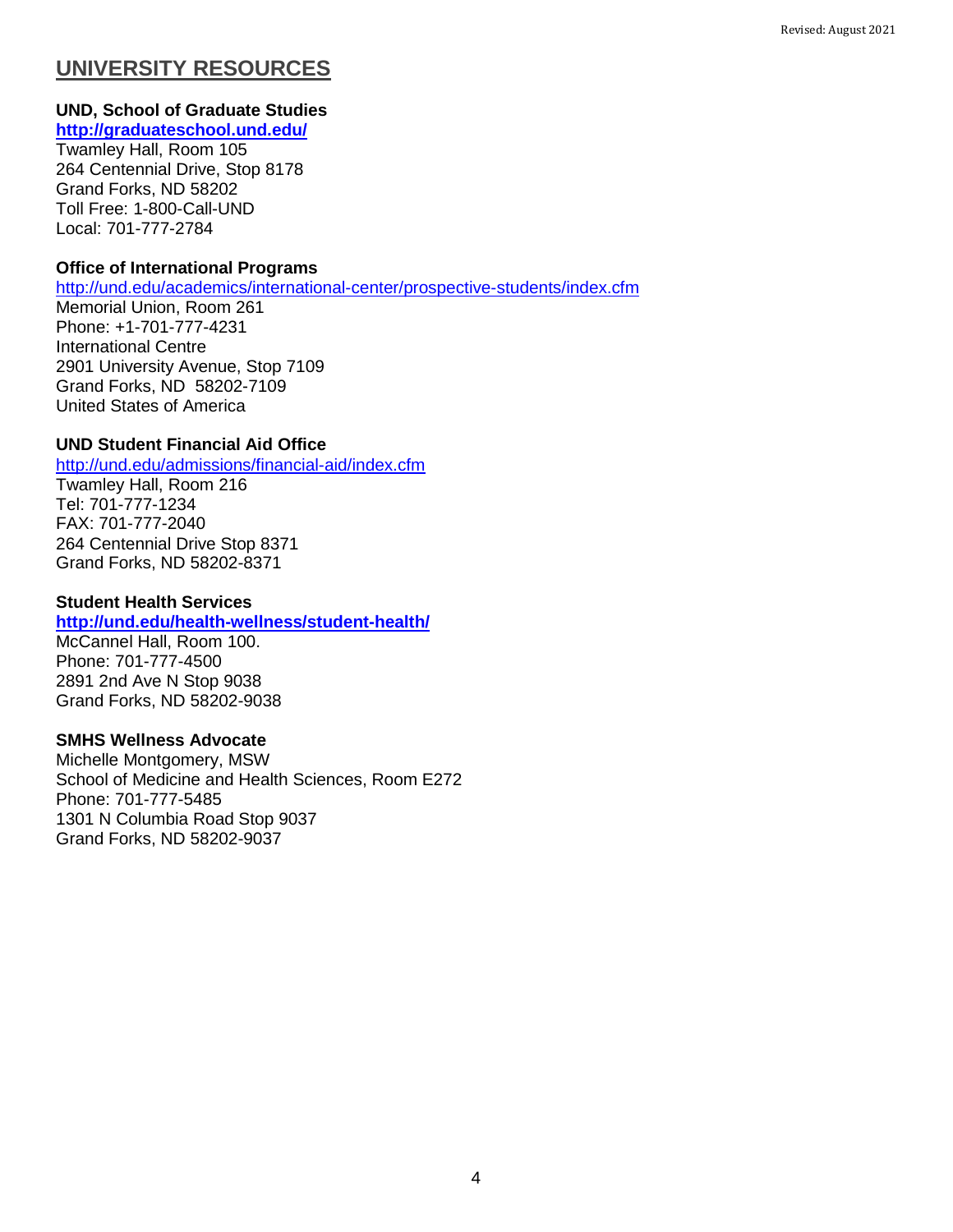# **GENERAL GUIDELINES FOR GRADUATE STUDENTS**

- 1. Graduate students are normally provided with a stipend for work within the Program in the form of graduate research or teaching assistantship. Continued financial assistance is dependent on acceptable performance in research, teaching, and academics as demonstrated by annual reviews.
- 2. Each graduate student is required to participate in teaching activities during their tenure as graduate students in the Program. The specific teaching activities will be determined in accordance with the needs of the Department in meeting its educational mission. Teaching is an important part of graduate education. Therefore, teaching excellence and professionalism are expected from students in the Program.
- 3. Every graduate student is required to present a research seminar each academic year, beginning in the fall semester of Year 2, until completion of their degree. A meeting of the Student Advisory Committee normally will follow research seminars.
- 4. Graduate school is considered a full time job. Although no record of hours worked is required, it is unlikely that a 40-hour work week will be sufficient to be successful in graduate school and your future scientific career.
- 5. Seminars and journal clubs are an important part of the academic experience. Graduate students are expected to attend seminars and journal clubs, to be on time for such meetings, and to behave in a professional manner.
- 6. Graduate school is the beginning of your professional career. Therefore, professional conduct is expected of all graduate students in the Program.

# **PROGRAM DESCRIPTION**

The Biomedical Sciences Graduate Program at the University of North Dakota School of Medicine and Health Sciences emphasizes applied research and scholarship in the biomedical sciences. Research and educational opportunities within the program provide students with focused training in multiple fields including Inflammation and Infectious Disease, Neuroscience, or Molecular and Cellular Biology.

The goal of our graduate program is to educate students in a rigorous and challenging environment that fosters creativity, innovation and discovery. MS, PhD, and MD/PhD degrees are offered which can be customized to the career goals of the individual student.

# **PROFESSIONAL DEVELOPMENT**

Success in graduate school and career requires that you create a plan, take advantage of resources and opportunities to develop skills, and explore career resources and alternatives. The first step in the process is to develop an Individual Development Plan (IDP) focusing on your immediate and long-term career objective, discuss these objectives with your academic advisor, then maintain "on file" a continually evolving IDP with the Graduate Director. Secondly, there are many local resource opportunities to facilitate your professional development including our Biomedical Graduate Student Organization (BGSA), North Dakota Academy of Sciences, and opportunities to serve on Medical School and Department committees. Other local professional development activities include participation in our Frank Low Research Day Conference, our Annual Graduate Student Retreat, the School of Graduate Studies sponsored GRAD conference, annual three-minute-thesis competitions, student teaching opportunities, and University and Local support for travel to national and international scientific conferences. Other professional development opportunities include active engagement in national and international professional societies, local, private, and national fellowship competitions, and dissemination of ideas through peer- and non-peer reviewed publication. The Graduate Program encourages all students to engage in as many professional development activities as is possible and places an emphasis on supporting local professional development activities and publication.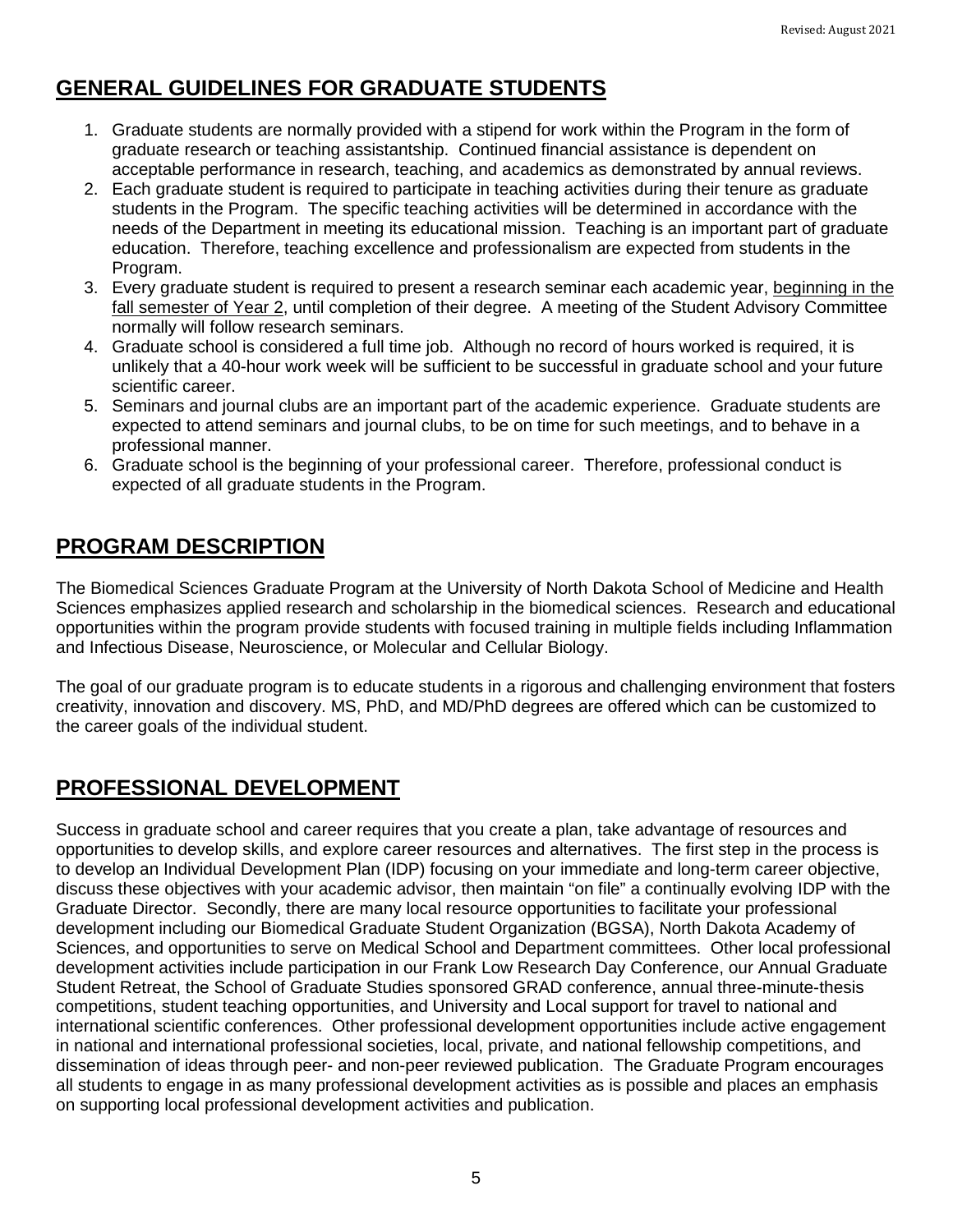## **PROFESSIONALISM**

The Biomedical Sciences Graduate Program at the University of North Dakota School of Medicine and Health Sciences recognizes that while knowledge and technical skills are crucial in a biomedical science career, the manner in which they are used is equally important. In addition to competence in their field, all biomedical professionals must strive to develop and retain those qualities that constitute the essence of professionalism. The core of professionalism includes the attributes of commitment to excellence, honesty and integrity, compassion, respect for others, and professional responsibility. These qualities apply to all aspects of professional life including interactions with colleagues and coworkers.

Below you will find example of behaviors that can serve as **indicators of professionalism**. Although not exhaustive, the following list provides guidance for students and all those responsible for their education.

#### *Commitment to excellence*

- Strives to exceed expectations at all times;
- Commits to life-long learning by taking responsibility for one's own learning and accurately reflecting on the adequacy of one's knowledge, skill development, and personal barriers to accomplishing learning and growth;
- Takes responsibility for learning in group settings by being present, prepared, and engaged;
- Strives for mastery of learning appropriate for one's level of training;
- Reflects with colleagues on the success of group work.

## *Honesty and integrity*

- Communicates appropriately in an honest and timely manner;
- Accurately represents actions and events;
- Avoids cheating, plagiarism, fabrication, falsification, misrepresentation of the truth;
- Reflects on one's personal reaction to encounters with others and accepts responsibility for personal actions;
- Recognizes, appropriately discloses, and manages conflicts of interest;
- Is forthcoming with information, does not withhold and/or use information for power;
- Admits mistakes.

#### *Compassion*

- Recognizes and responds to the fears and anxieties of others including colleagues;
- Assists colleagues in dealing with the challenges of professional work.

#### *Respect for others*

- Recognizes and respects personal and sexual boundaries;
- Avoids bias (e.g. gender, race, age, sexual orientation) in interactions with others;
- Articulates and embraces the many positive aspects of difference among people and demonstrates awareness of how such differences affect personal interactions;
- Demonstrates a commitment to resolving conflicts in a collegial manner;
- Shows sensitivity and respect for the needs, feelings, ideas, and wishes of others in professional and educational settings;
- Demonstrates humility in interactions with others;
- Recognizes that appropriate dress and appearance demonstrate respect for others and for the profession.

## *Professional responsibility*

- Is present and punctual for scheduled activities;
- Takes responsibility to notify others for unavoidable absence or tardiness;
- Copes with the challenges, conflicts, and ambiguities inherent in professional work;
- Identifies and appropriately deals with problematic behaviors of oneself and colleagues;
- Adheres to established professional codes of conduct;
- Identifies ethical issues in professional situations and acts in an ethical manner.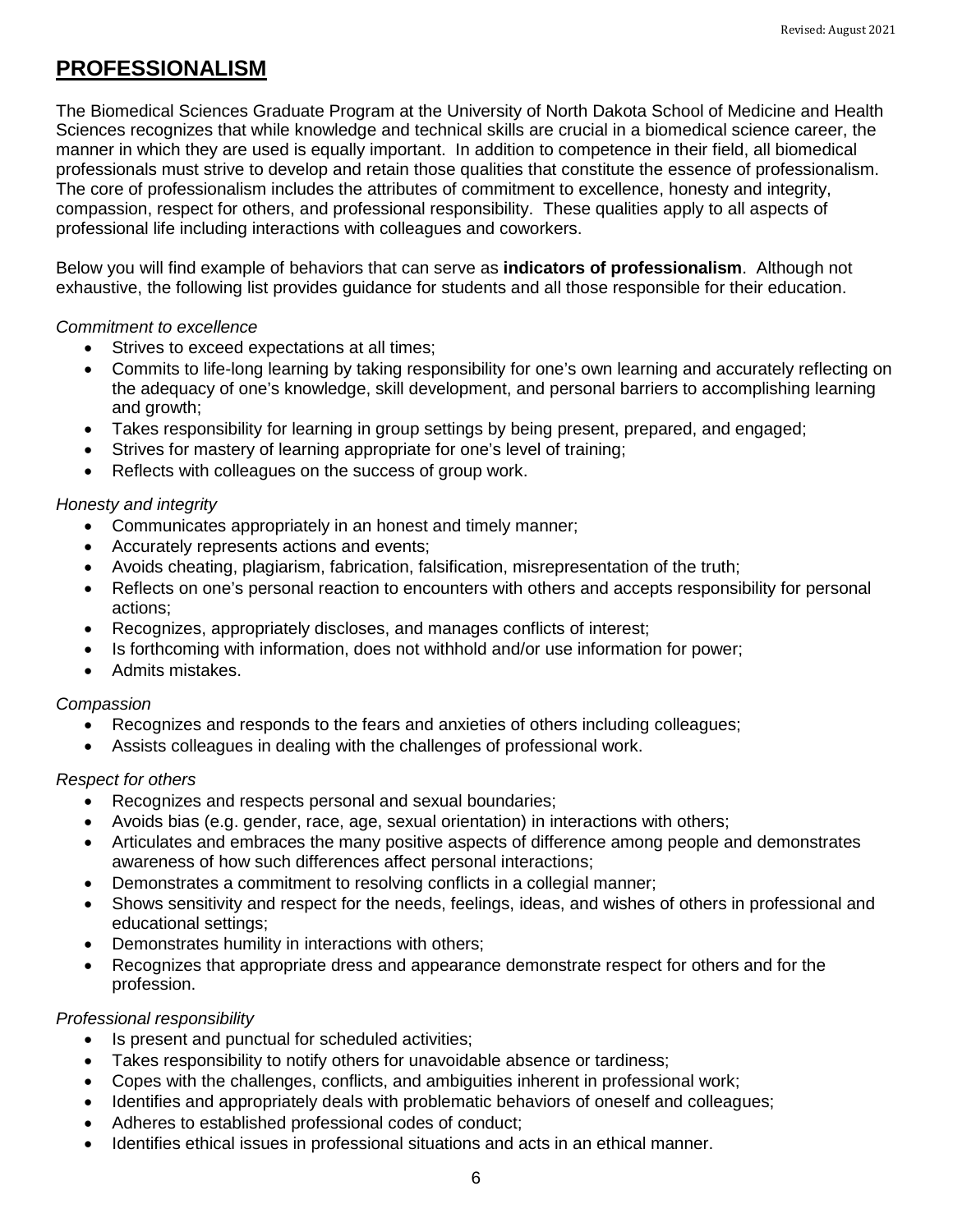# **MS PROGRAM MISSION STATEMENT**

The mission of the Biomedical Sciences Graduate Program leading to the Master of Science degree is to prepare students for careers in education or technical careers in biomedical sciences.

# **MS PROGRAM GOALS AND OBJECTIVES**

#### **Goal 1: Students will possess and be capable of applying knowledge in biomedical sciences related to their field of study.**

*Objective 1.1*: Students will demonstrate a breadth of knowledge in the biomedical sciences to support scholarly inquiry and flexibility in their career path.

*Objective 1.2*: Students will demonstrate a depth of knowledge in elected subject areas through scholarly contribution to their field of study.

*Objective 1.3*: Students will demonstrate skills in the use of technology to manage information. *Objective 1.4*: Students will demonstrate the ability to use primary literature and other resources to support their scholarly efforts.

## **Goal 2: Students will demonstrate the ability to understand, develop, and apply multiple approaches to test ideas using the scientific method.**

*Objective 2.1*: Students will be able to apply the scientific method to conduct a scholarly investigation. *Objective 2.2*: Students will demonstrate an ability to formulate questions and generate hypotheses in response to new and unfamiliar problems.

*Objective 2.3*: Students will demonstrate an ability to implement experimental approaches that have been appropriately chosen to test their hypotheses.

*Objective 2.4*: Students will demonstrate the ability to appropriately and accurately collect, record, and analyze research data.

*Objective 2.5*: Students will demonstrate the ability to reach scientifically sound conclusions based on current knowledge within their field of study.

## **Goal 3: Students will master communication skills necessary to convey the results of their scholarly work.**

*Objective 3.1*: Students will demonstrate the ability to present their research clearly, concisely, and accurately in both oral and written form to experts in the field and to the general scientific community.

*Objective 3.2*: Students will demonstrate the ability to effectively communicate their scholarly work to a lay audience in a way that illustrates the accomplishments and importance of scientific research.

## **Goal 4: Students will recognize and abide by professional and ethical standards and participate in service to their institution, the scientific community, and society in general.**

*Objective 4.1*: Students will demonstrate the ability to establish rapport with colleagues and peers that encourages a team-based mindset toward the accomplishment of departmental and institutional goals. *Objective 4.2*: Students will demonstrate the ability to articulate and abide by the standards of ethical behavior and responsible conduct in research.

*Objective 4.3*: Students will demonstrate the ability to articulate and abide by the acceptable standards of conduct in the teacher-learner relationship.

*Objective 4.4*: Students will engage in ongoing service to the department, the school, the university, the profession, and the community.

# **PhD PROGRAM MISSION STATEMENT**

The mission of the Biomedical Sciences Graduate Program leading to the Doctor of Philosophy degree is to prepare students for professional careers in biomedical sciences through personalized and multi-disciplinary graduate education and research experiences.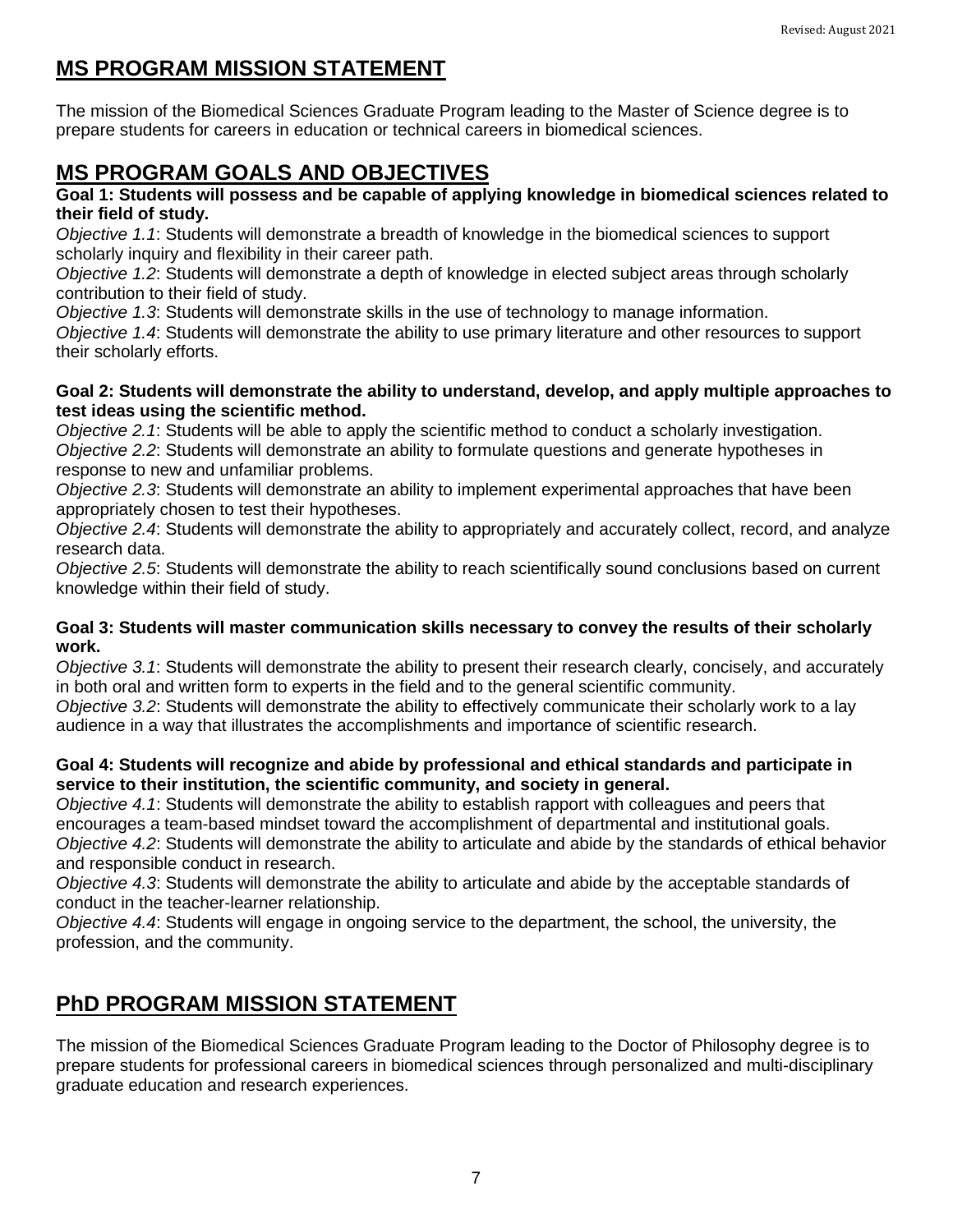# **PhD PROGRAM GOALS AND OBJECTIVES**

#### **Goal 1: Students will become professionals who possess a foundational knowledge of the biomedical sciences and are capable of applying that knowledge in scholarly endeavors as self-directed, life-long learners.**

*Objective 1.1*: Students will demonstrate breadth of knowledge in the biomedical sciences to form a solid basis for scholarly inquiry and flexibility in their career path.

*Objective 1.2*: Students will demonstrate depth and integration of knowledge in specific subject areas of their choice to support their research and to allow them to make meaningful contributions that advance the discipline.

*Objective 1.3*: Students will demonstrate skills in managing information and searching the biomedical literature and data repositories using appropriate technology.

*Objective 1.4*: Students will remain current in their knowledge of major scientific developments and apply this knowledge to multi-disciplinary problems.

#### **Goal 2: Students will become professionals who demonstrate intellectual curiosity and the ability to conduct meaningful scholarly inquiry.**

*Objective 2.1*: Students will demonstrate the ability to develop clearly stated meaningful hypotheses and research questions that lead to scientific investigation in areas relevant to the biomedical sciences.

*Objective 2.2*: Students will demonstrate the ability to select, design, and implement experimental approaches to rigorously test their hypotheses.

*Objective 2.3*: Students will demonstrate the ability to appropriately and accurately record and to analyze data with the degree of rigor expected by the scientific community.

*Objective 2.4*: Students will demonstrate the ability to reach scientifically sound conclusions by integrating their data with existing knowledge and by critical evaluation of their results.

*Objective 2.5*: Students will disseminate their findings through peer-reviewed publications and other means that advance knowledge in their discipline.

#### **Goal 3: Students will master communication skills necessary to convey the results of their scholarly work.**

*Objective 3.1*: Students will demonstrate the ability to present their research clearly, concisely, and accurately in both oral and written form to experts in the field and to the general scientific community.

*Objective 3.2*: Students will demonstrate the ability to effectively communicate their scholarly work to a lay audience in a way that illustrates the accomplishments and importance of scientific research.

## **Goal 4: Students will gain experience in education and mentorship.**

*Objective 4.1*: Students will demonstrate the ability to teach biomedical science to a precollege, undergraduate, graduate, or health professional audience.

*Objective 4.2*: Students will demonstrate the ability to provide formative and summative feedback that encourages, assesses, and improves learning.

*Objective 4.3*: Students will demonstrate the principles of effective mentorship.

#### **Goal 5: Students will recognize and abide by professional and ethical standards and participate in service to their institution, the scientific community, and society in general.**

*Objective 5.1*: Students will demonstrate the ability to establish rapport with colleagues and peers that encourages a team-based mindset toward the accomplishment of departmental and institutional goals. *Objective 5.2*: Students will demonstrate the ability to articulate and abide by the standards of ethical behavior and responsible conduct in research.

*Objective 5.3*: Students will demonstrate the ability to articulate and abide by the acceptable standards of conduct in the teacher-learner relationship.

*Objective 5.4*: Students will engage in ongoing service to the department, the school, the university, the profession, and the community.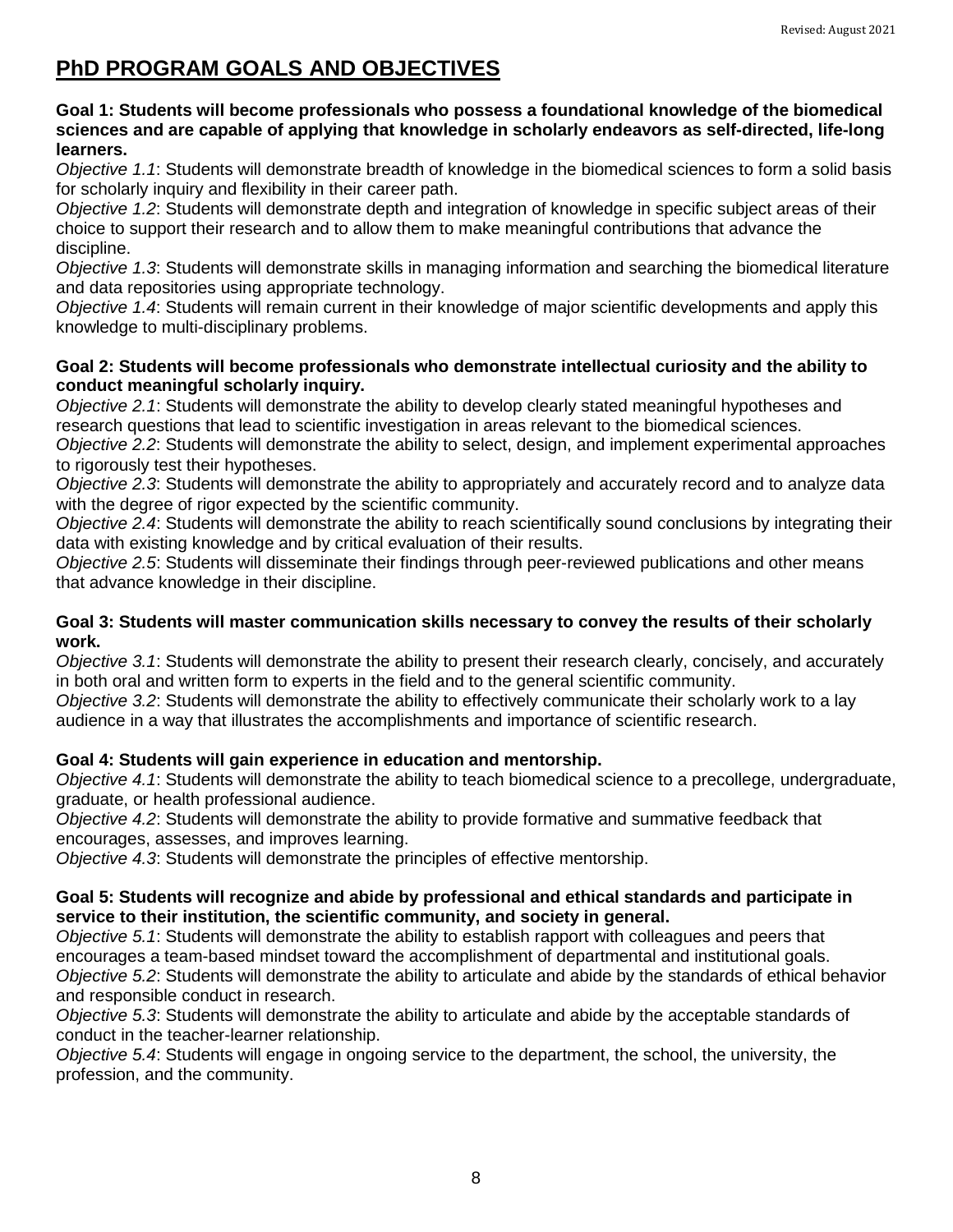# **MASTER OF SCIENCE DEGREE REQUIREMENTS**

Students seeking the Master of Science degree in the Biomedical Sciences Graduate Program must satisfy all general requirements set forth by the School of Graduate Studies as well as particular requirements set forth by the Biomedical Sciences Graduate Program. In addition to course work, the MS degree requires completion of an acceptable thesis in a program of study designed by the student with Faculty Advisory Committee approval.

- 1. A minimum of 30 credit hours of graduate level courses including research and thesis.
- 2. Completion of the following core graduate courses:
	- a. BIMD 501 Scientific Discovery I 6 credits
	- b. BIMD 510 Basic Biomedical Statistics 2 credits\*
	- c. BIMD 516 Responsible Conduct in Research 2 credits
	- d. BIMD 590 Research at least 8 credits
	- e. BIMD 998 Thesis 4 credits

\*BIMD 510 – Basic Biomedical Statistics fulfills the scholarly tool requirement.

- 3. Completion of a minimum of 4 credit hours of graduate level elective courses.
- 4. A student must obtain at least a "B" in all required courses in order to remain in good standing in the graduate program. If less than a "B" is received, the student will be given the opportunity to remediate in a manner determined by the course director. If remediation is unsuccessful, the student may petition the Graduate Faculty to take the course a second time. In the event that the student is unable to raise the grade to at least a "B", the student must petition the Graduate Faculty to be allowed to remain the program.
- 5.
- 6. Students must maintain a minimum 3.0 GPA in accordance with School of Graduate Studies guidelines (UND Graduate and Undergraduate Academic Catalog).

In addition to course work, the Master of Science degree requires completion of a thesis based scholarly project completed by the graduate student under the guidance of a faculty advisor. It is expected that the results of the scholarly work will be publishable in a peer-reviewed journal.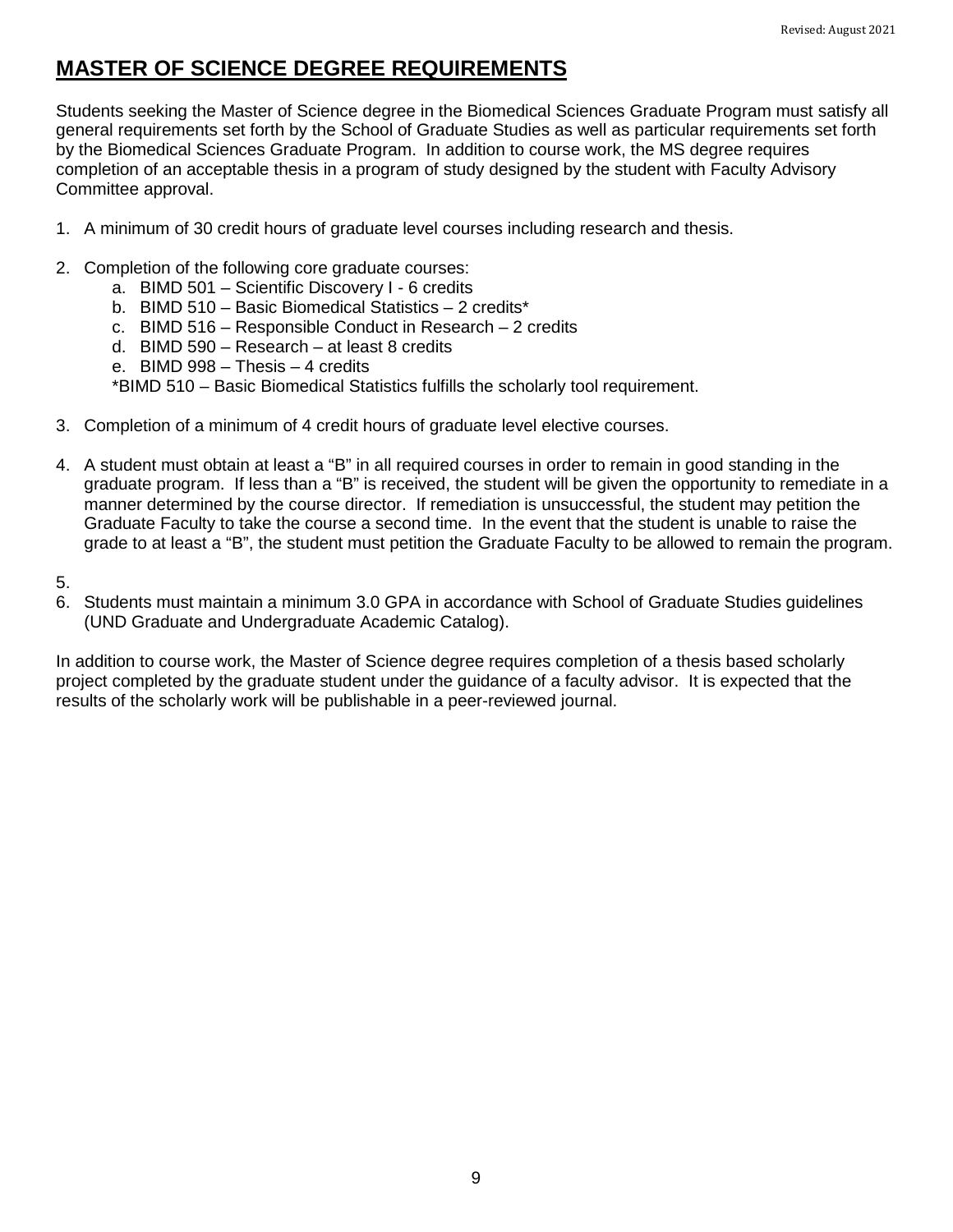# **MASTER'S CURRICULUM (BASIC)**

| Year 1                 | <b>Minimum credits</b> |                                             | Credits |
|------------------------|------------------------|---------------------------------------------|---------|
| Fall                   | 8                      | <b>BIMD 501 Scientific Discovery</b>        | 6       |
|                        |                        | BIMD 516 Responsible Conduct in Research    |         |
| <b>Spring</b>          | 8                      | <b>BIMD 502 Scientific Discovery II</b>     |         |
|                        |                        | <b>BIMD 510 Basic Biomedical Statistics</b> |         |
| Summer                 | 3                      | <b>BIMD 590</b>                             |         |
| <b>Throughout Year</b> |                        | 3 Laboratory Rotations                      |         |
|                        |                        | Journal Club                                |         |
| <b>Total credits</b>   |                        |                                             | 19      |

| Year <sub>2</sub>      | <b>Minimum credits</b> |                                                | Credits   |
|------------------------|------------------------|------------------------------------------------|-----------|
| Fall                   | 6                      | <b>BIMD Elective(s)</b>                        | $0 - 4$   |
|                        |                        | BIMD590: Research                              | $0 - 6$   |
| <b>Spring</b>          | 6                      | <b>BIMD Elective(s)</b>                        | $0 - 4$   |
|                        |                        | BIMD590: Research                              | $0 - 6$   |
| <b>Summer</b>          | $3-6$                  | BIMD590: Research                              | $3-6$     |
| <b>Throughout Year</b> |                        | <b>Research Seminars (Faculty and Student)</b> |           |
|                        |                        | Journal Club                                   |           |
| <b>Total Credits</b>   |                        |                                                | $15 - 18$ |

| Years 3-4                       | <b>Minimum credits</b> |                                                                | Credits   |
|---------------------------------|------------------------|----------------------------------------------------------------|-----------|
| Fall                            | 6                      | BIMD590: Research                                              | 6         |
| <b>Spring</b>                   | 6                      | BIMD590 and/or 598: Research and/or Thesis                     | 6         |
| <b>Summer</b>                   | $3-6$                  | BIMD590 and/or 598: Research and/or Thesis                     | $3-6$     |
| Throughout year                 |                        | <b>Research Seminars (Faculty and Student)</b><br>Journal Club |           |
|                                 |                        | Teaching requirement (See Note Below)                          |           |
| <b>Total credits</b>            |                        |                                                                | $15 - 18$ |
|                                 |                        |                                                                |           |
| Total credits needed for degree |                        |                                                                | $\geq 30$ |

Note: Teaching requirement can be completed once required elective courses are complete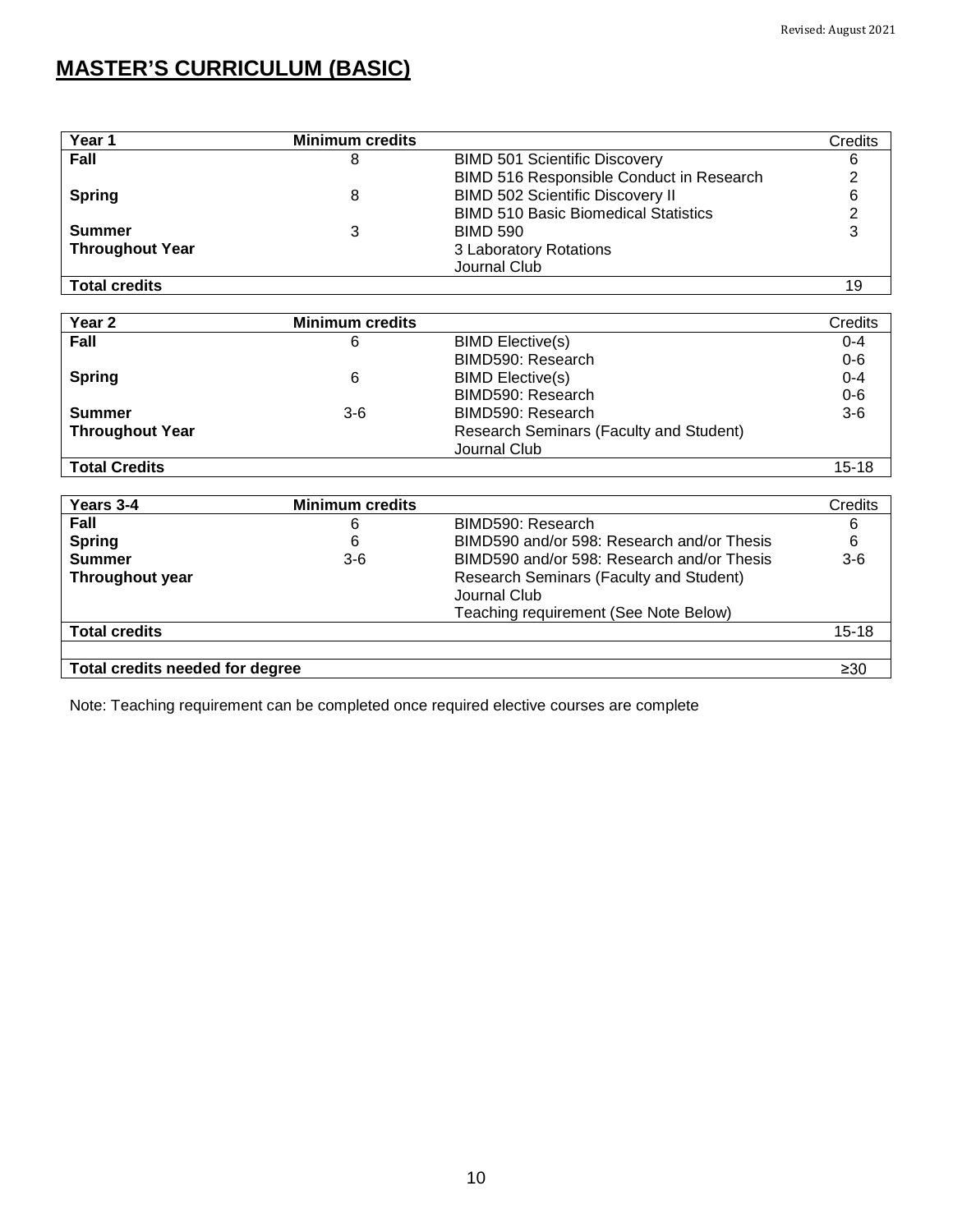# **DOCTORAL DEGREE REQUIREMENTS**

Students seeking the PhD degree in the Biomedical Sciences Graduate Program must satisfy all general requirements set forth by the School of Graduate Studies as well as particular requirements set forth by the Biomedical Sciences Graduate Program. In addition to course work, the PhD degree requires completion of an acceptable dissertation in a program of study designed by the student with Faculty Advisory Committee approval.

- 1. A minimum of 90 credit hours of graduate level courses including research and dissertation.
- 2. Completion of the following graduate level courses:
	- a. BIMD 501 Scientific Discovery I 6 credits
	- b. BIMD 502 Scientific Discovery II 6 credits
	- c. BIMD 510 Basic Biomedical Statistics 2 credits\*
	- d. BIMD 516 Responsible Conduct in Research 2 credits
	- e. BIMD 518 Grant Writing 2 credits
	- f. BIMD 590 Research at least 50 credits
	- g. BIMD 999 Dissertation 6 credits
	- \*BIMD 510 Basic Biomedical Statistics fulfills the scholarly tool requirement.
- 3. Completion of a minimum of 6 credit hours of graduate level elective courses.
- 4. A student must obtain at least a "B" in all required courses in order to remain in good standing in the graduate program. If less than a "B" is received, the student will be given the opportunity to remediate in a manner determined by the course director. If remediation is unsuccessful, the student may petition the Graduate Faculty to take the course a second time. In the event that the student is unable to raise the grade to at least a "B", the student must petition the Graduate Faculty to be allowed to remain the program.
- 5. Students must maintain a minimum 3.0 GPA in accordance with School of Graduate Studies guidelines (UND Graduate and Undergraduate Academic Catalog).
- 6. Students must successfully complete the comprehensive examination.
- 7. Students must fulfill the teaching requirement as defined by the student's Faculty Advisory Committee.
- 8. Research and Dissertation: The PhD degree requires completion of a dissertation based on the results of a project completed by the graduate student under the guidance of a faculty advisor. The project must represent an original and independent investigation by the student. It is expected that the student will publish at least one first author peer-reviewed manuscript in a scientific or academic journal prior to the defense of their dissertation. The dissertation prepared by the candidate must be presented orally in a public forum and defended before the Faculty Advisory Committee and the Departmental Graduate Faculty and will be open to all members of the academic community.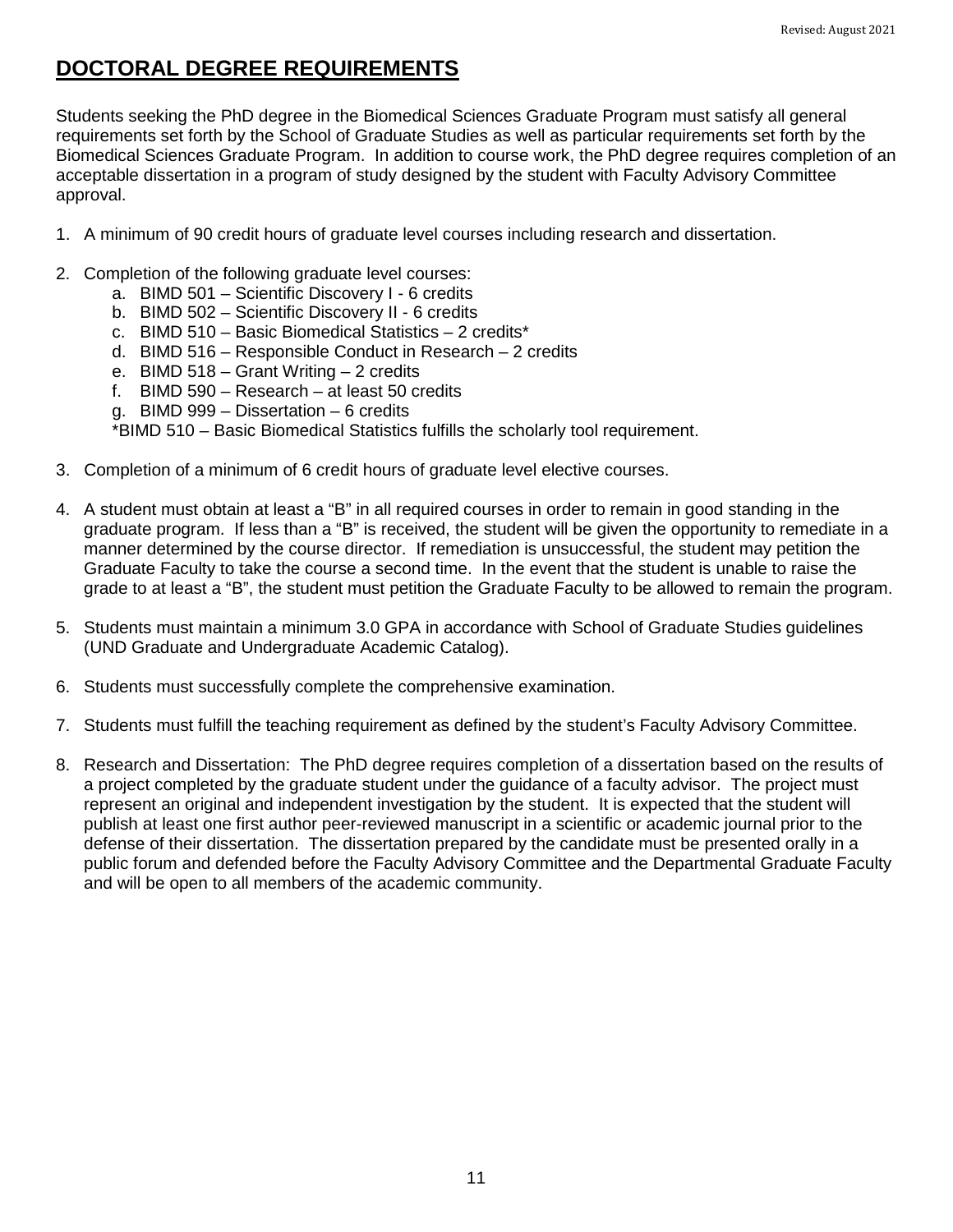# **PhD CURRICULUM (BASIC)**

| Year 1                 | <b>Minimum credits</b> |                                             | Credits |
|------------------------|------------------------|---------------------------------------------|---------|
| Fall                   | 8                      | <b>BIMD 501 Scientific Discovery I</b>      |         |
|                        |                        | BIMD 516 Responsible Conduct in Research    |         |
| <b>Spring</b>          |                        | <b>BIMD 502 Scientific Discovery II</b>     |         |
|                        |                        | <b>BIMD 510 Basic Biomedical Statistics</b> |         |
| <b>Summer</b>          |                        | <b>BIMD 590</b>                             |         |
| <b>Throughout Year</b> |                        | 3 Laboratory Rotations                      |         |
|                        |                        | Journal Club                                |         |
| <b>Total credits</b>   |                        |                                             | 19      |

| Year 2                 | <b>Minimum credits</b> |                                                | Credits   |
|------------------------|------------------------|------------------------------------------------|-----------|
| Fall                   | 6                      | <b>BIMD 518 Grant Writing</b>                  | 2         |
|                        |                        | <b>BIMD Elective(s)</b>                        | $0 - 4$   |
|                        |                        | BIMD590: Research                              | $0 - 4$   |
| <b>Spring</b>          | 6                      | <b>BIMD Elective(s)</b>                        | $0 - 6$   |
|                        |                        | BIMD590: Research                              | $0 - 6$   |
| <b>Summer</b>          | $3-6$                  | BIMD590: Research                              | $3-6$     |
|                        |                        | <b>Comprehensive Examination</b>               |           |
| <b>Throughout Year</b> |                        | <b>Research Seminars (Faculty and Student)</b> |           |
|                        |                        | Journal Club                                   |           |
| <b>Total Credits</b>   |                        |                                                | $15 - 18$ |

| Years 3-4              | <b>Minimum credits</b> |                                                                                                  | Credits   |
|------------------------|------------------------|--------------------------------------------------------------------------------------------------|-----------|
| Fall                   | 6                      | BIMD590: Research                                                                                | 6         |
| <b>Spring</b>          | 6                      | BIMD590: Research                                                                                |           |
| <b>Summer</b>          | $3-6$                  | BIMD590: Research                                                                                | $3-6$     |
| <b>Throughout year</b> |                        | Research Seminars (Faculty and Student)<br>Journal Club<br>Teaching requirement (See Note Below) |           |
| <b>Total credits</b>   |                        |                                                                                                  | $15 - 18$ |

| Year 5                          | <b>Minimum credits</b> |                                         | Credits |
|---------------------------------|------------------------|-----------------------------------------|---------|
| Fall                            | 6                      | BIMD 590 Research                       |         |
| <b>Spring</b>                   |                        | BIMD 590 Research                       |         |
| <b>Summer</b>                   | 6                      | <b>BIMD 999 Dissertation</b>            |         |
| <b>Throughout year</b>          |                        | Research Seminars (Faculty and Student) |         |
|                                 |                        | Journal Club                            |         |
| <b>Total credits</b>            |                        |                                         | 18      |
| Total credits needed for degree |                        | ≥90                                     |         |

Note: Teaching requirement can be completed once comprehensive exam is complete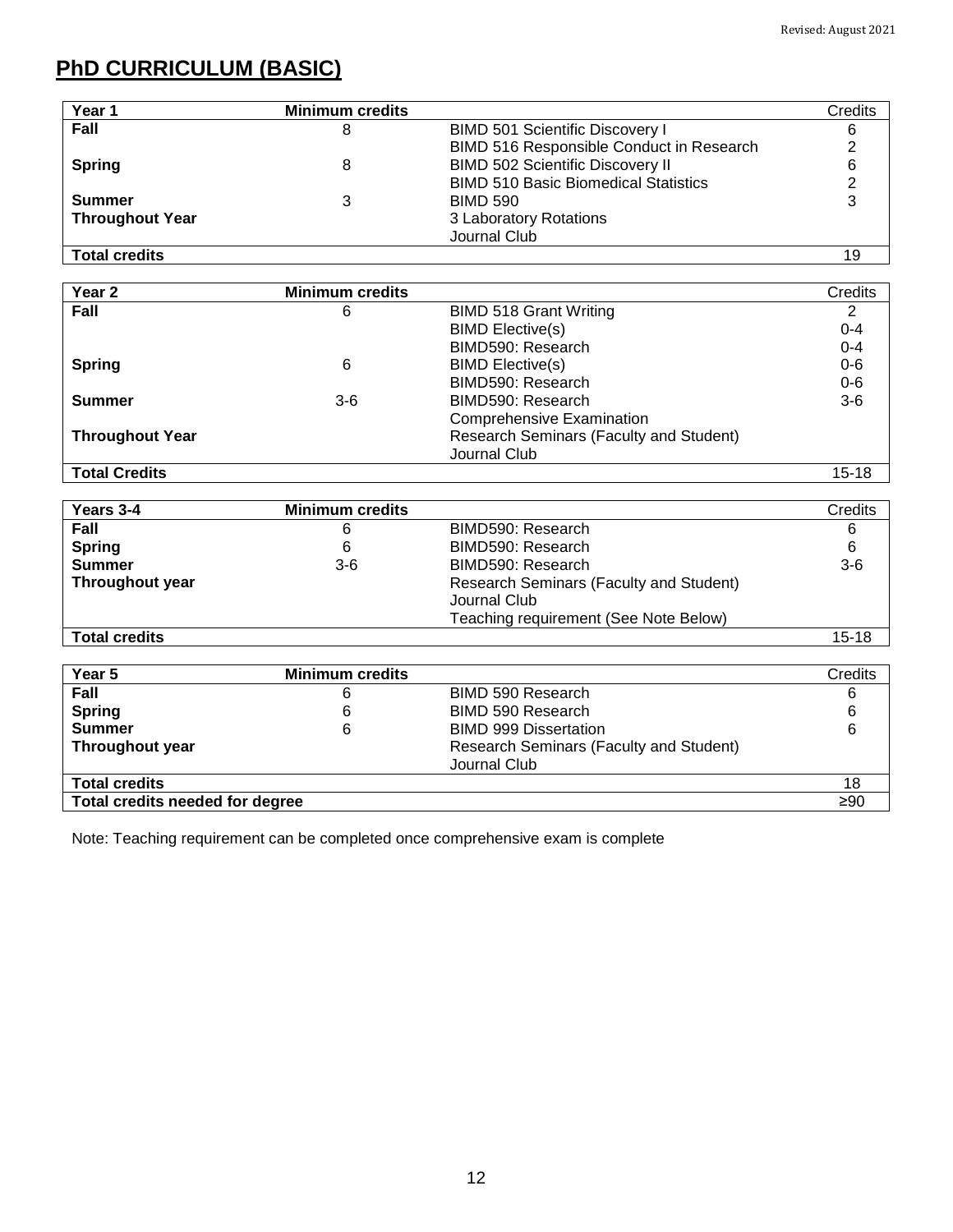# **PhD CURRICULUM (MICROBIOLOGY AND IMMUNOLOGY SUBPLAN)**

A model course schedule for a student in the Microbiology and Immunology Specialization is shown below:

| Year 1                 | <b>Minimum credits</b> |                                             | Credits |
|------------------------|------------------------|---------------------------------------------|---------|
| Fall                   | 8                      | <b>BIMD 501 Scientific Discovery I</b>      | 6       |
|                        |                        | BIMD 516 Responsible Conduct in Research    |         |
| <b>Spring</b>          |                        | <b>BIMD 502 Scientific Discovery II</b>     |         |
|                        |                        | <b>BIMD 510 Basic Biomedical Statistics</b> |         |
| <b>Summer</b>          |                        | <b>BIMD 590</b>                             |         |
| <b>Throughout Year</b> |                        | 3 Laboratory Rotations                      |         |
|                        |                        | Journal Club                                |         |
| <b>Total credits</b>   |                        |                                             | 19      |

| Year <sub>2</sub>      | <b>Minimum credits</b> |                                                      | Credits |
|------------------------|------------------------|------------------------------------------------------|---------|
| Fall                   | 6                      | <b>BIMD 518 Grant Writing</b>                        |         |
|                        |                        | BIMD 530 Components of Immune System                 |         |
|                        |                        | BIMD 531 Components of Microbial Pathogenesis        | 2       |
|                        |                        | BIMD590: Research                                    | $0 - 4$ |
| <b>Spring</b>          | 6                      | ≥5 credits from microbiology and Immunology subplan  |         |
|                        |                        | <b>BIMD 532 Microbial Gene Regulation</b>            |         |
|                        |                        | BIMD 533 Microbial Membranes and Transport           |         |
|                        |                        | <b>BIMD 534 Microbial Structure/Function</b>         |         |
|                        |                        | <b>BIMD 535 Bacterial Host Pathogen Interactions</b> |         |
|                        |                        | BIMD 536 Viral Host Pathogen Interactions            |         |
|                        |                        | BIMD 537 Host Pathogen Inter Eukaryotic Microbes     |         |
|                        |                        | <b>BIMD 538 immunological Disorders</b>              |         |
|                        |                        | BIMD590: Research                                    | 0-1     |
| Summer                 | $3-6$                  | BIMD590: Research                                    | 3-6     |
|                        |                        | <b>Comprehensive Examination</b>                     |         |
| <b>Throughout Year</b> |                        | Research Seminars (Faculty and Student)              |         |
|                        |                        | Journal Club                                         |         |
| <b>Total Credits</b>   |                        |                                                      | 15-18   |

| Years 3-4            | <b>Minimum credits</b> |                                                         | Credits   |
|----------------------|------------------------|---------------------------------------------------------|-----------|
| Fall                 | 6                      | BIMD590: Research                                       | 6         |
| <b>Spring</b>        | 6                      | BIMD590: Research                                       | 6         |
| <b>Summer</b>        | $3-6$                  | BIMD590: Research                                       | $3-6$     |
| Throughout year      |                        | Research Seminars (Faculty and Student)<br>Journal Club |           |
|                      |                        | Teaching requirement (See Note Below)                   |           |
| <b>Total credits</b> |                        |                                                         | $15 - 18$ |

| Year 5                          | <b>Minimum credits</b> |                                                | Credits |
|---------------------------------|------------------------|------------------------------------------------|---------|
| Fall                            | 6                      | BIMD 590 Research                              |         |
| <b>Spring</b>                   | 6                      | BIMD 590 Research                              |         |
| <b>Summer</b>                   | 6                      | <b>BIMD 999 Dissertation</b>                   |         |
| <b>Throughout year</b>          |                        | <b>Research Seminars (Faculty and Student)</b> |         |
|                                 |                        | Journal Club                                   |         |
| <b>Total credits</b>            |                        |                                                | 18      |
| Total credits needed for degree |                        |                                                | ≥90     |

Note: Teaching requirement can be completed once comprehensive exam is complete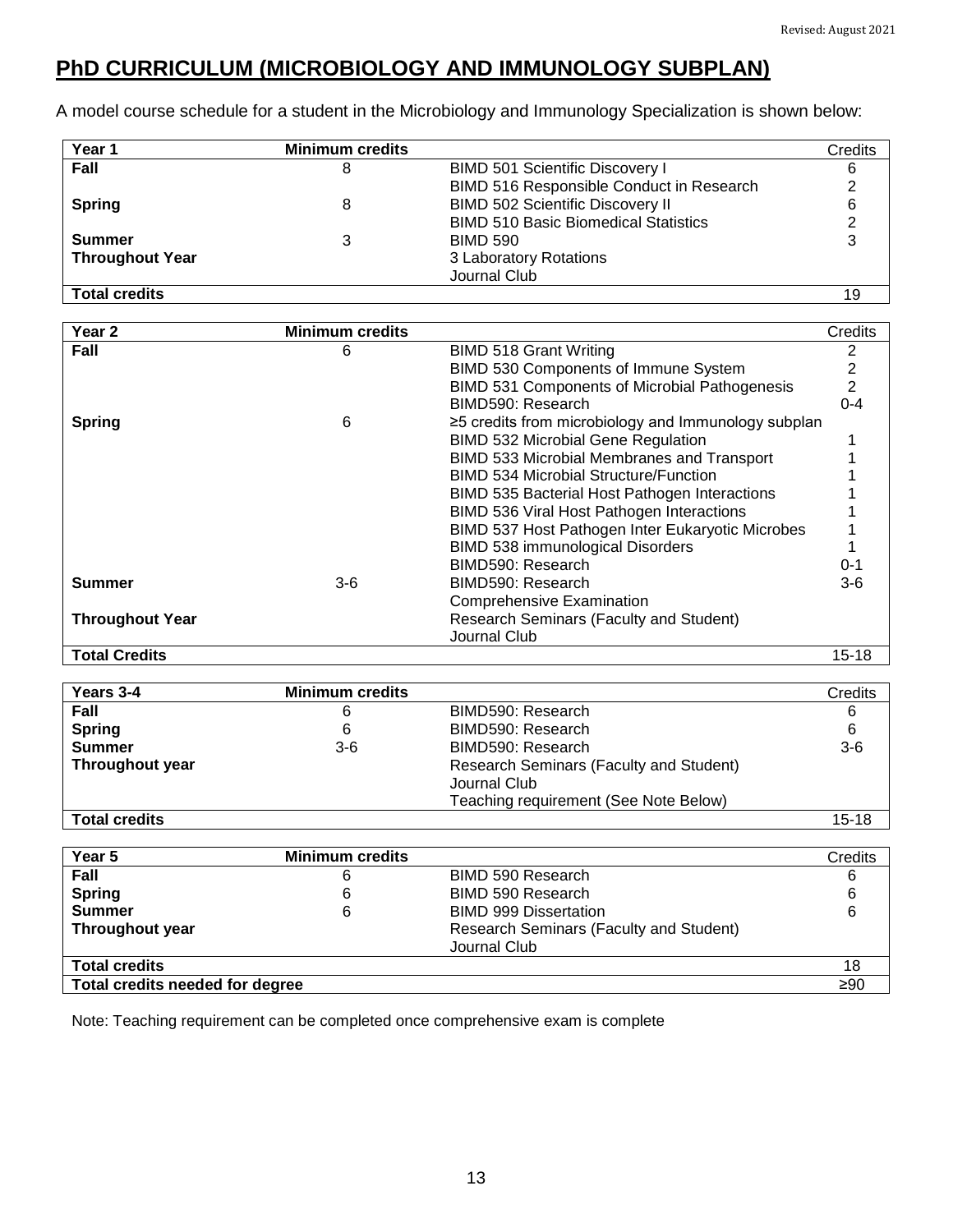# **PhD CURRICULUM (NEUROSCIENCE SUBPLAN)**

For students with an interest in the **Neuroscience Specialization,** the following course schedule is proposed to provide a comprehensive overview of the 5 sub-disciplines.

| Year 1                 | <b>Minimum credits</b> |                                             | Credits |
|------------------------|------------------------|---------------------------------------------|---------|
| Fall                   |                        | <b>BIMD 501 Scientific Discovery I</b>      |         |
|                        |                        | BIMD 516 Responsible Conduct in Research    |         |
| <b>Spring</b>          |                        | <b>BIMD 502 Scientific Discovery II</b>     |         |
|                        |                        | <b>BIMD 510 Basic Biomedical Statistics</b> |         |
| <b>Summer</b>          |                        | <b>BIMD 590</b>                             |         |
| <b>Throughout Year</b> |                        | 3 Laboratory Rotations                      |         |
|                        |                        | Journal Club                                |         |
| <b>Total credits</b>   |                        |                                             | 19      |

| Year <sub>2</sub>      | <b>Minimum credits</b> |                                                            | Credits   |
|------------------------|------------------------|------------------------------------------------------------|-----------|
| Fall                   | 6                      | <b>BIMD 518 Grant Writing</b>                              | 2         |
|                        |                        | BIMD 520 Principles of Neuroanatomy                        |           |
|                        |                        | BIMD 521 Neurophysiology                                   |           |
| <b>Spring</b>          | 6                      | BIMD 522 Principles of Neuropharmacology                   |           |
|                        |                        | BIMD 523 Neurochemical Basis of the Nervous<br>System      |           |
|                        |                        | BIMD 524 Neurodegenerative Diseases and<br>Pathophysiology | 2         |
| <b>Summer</b>          | 3-6                    | BIMD590: Research                                          | $3-6$     |
|                        |                        | <b>Comprehensive Examination</b>                           |           |
| <b>Throughout Year</b> |                        | Research Seminars (Faculty and Student)                    |           |
|                        |                        | Journal Club                                               |           |
| <b>Total Credits</b>   |                        |                                                            | $15 - 18$ |

| Years 3-4              | <b>Minimum credits</b> |                                                | Credits   |
|------------------------|------------------------|------------------------------------------------|-----------|
| Fall                   | 6                      | BIMD590: Research                              | 6         |
| <b>Spring</b>          | 6                      | BIMD590: Research                              | 6         |
| <b>Summer</b>          | $3-6$                  | BIMD590: Research                              | $3-6$     |
| <b>Throughout year</b> |                        | <b>Research Seminars (Faculty and Student)</b> |           |
|                        |                        | Journal Club                                   |           |
|                        |                        | Teaching requirement (See Note Below)          |           |
| <b>Total credits</b>   |                        |                                                | $15 - 18$ |

| Year 5                          | <b>Minimum credits</b> |                                                         | Credits |
|---------------------------------|------------------------|---------------------------------------------------------|---------|
| Fall                            | 6                      | BIMD 590 Research                                       | 6       |
| <b>Spring</b>                   | 6                      | BIMD 590 Research                                       | 6       |
| <b>Summer</b>                   | 6                      | <b>BIMD 999 Dissertation</b>                            | 6       |
| <b>Throughout year</b>          |                        | Research Seminars (Faculty and Student)<br>Journal Club |         |
| <b>Total credits</b>            |                        |                                                         | 18      |
| Total credits needed for degree |                        |                                                         | ≥90     |

Note: Teaching requirement can be completed once comprehensive exam is complete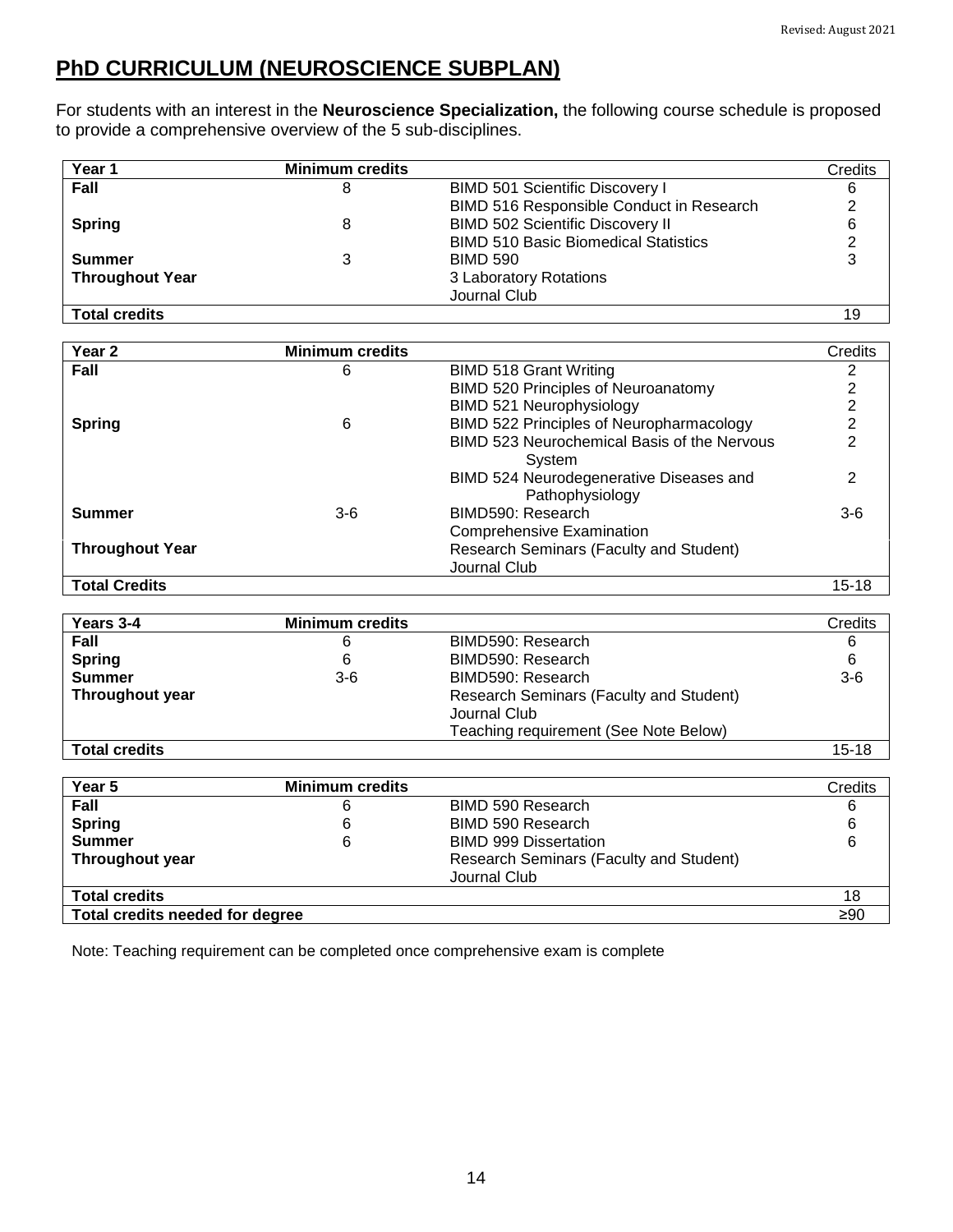## **Student Teaching Guidelines**

PhD candidates in the graduate program of biomedical sciences are required to complete a minimum of 2 credit hours of student teaching. An average of 10 hours a week time commitment should be expected of the student, this includes time in class and time spent preparing for class/grading. Students funded by the department and thus designated as GTAs by the graduate school should not be expected to TA more than one lab/lecture section per semester.

Note: Some teaching opportunities require more than 2 credit hour minimum commitment.

Teaching options available:

Microbiology Lab 2 Credit Hour Minimum Commitment Anatomy Lab 4 Credit Hour Minimum Commitment 2 Credit Hours Shadowing 2 Credit Hours as Lead Teaching Assistant Advanced Biochemistry Lab 2 Credit Hour Minimum Commitment Under Specific request: Undergraduate Lecture BIMD 501/502 Lecture Medical School Lecture

Other teaching arrangements can be made with instructor permission and must be approved by advisor and graduate student director.

Note: Students are not expected to meet their teaching requirement during their first and second years in the program and should complete their comprehensive examination requirements before beginning student teaching.

Expectations for each teaching opportunity position should be written by the instructor prior to the beginning of the semester and reviewed by their faculty advisor to ensure they are kept as consistent as possible. These expectations should be available to students as they are researching the different teaching opportunities. Students who are teaching should be aware that they will be expected to continue making progress toward completion of their dissertation research. Students choosing to teach beyond the minimum teaching requirements must get approval from their Faculty Advisory Committee and the graduate program director.

Evaluations will be completed by the faculty overseer and students. The evaluations will be provided to the student at the end of the semester. The student is responsible for providing a copy to the graduate director, and a copy to be placed in the students file.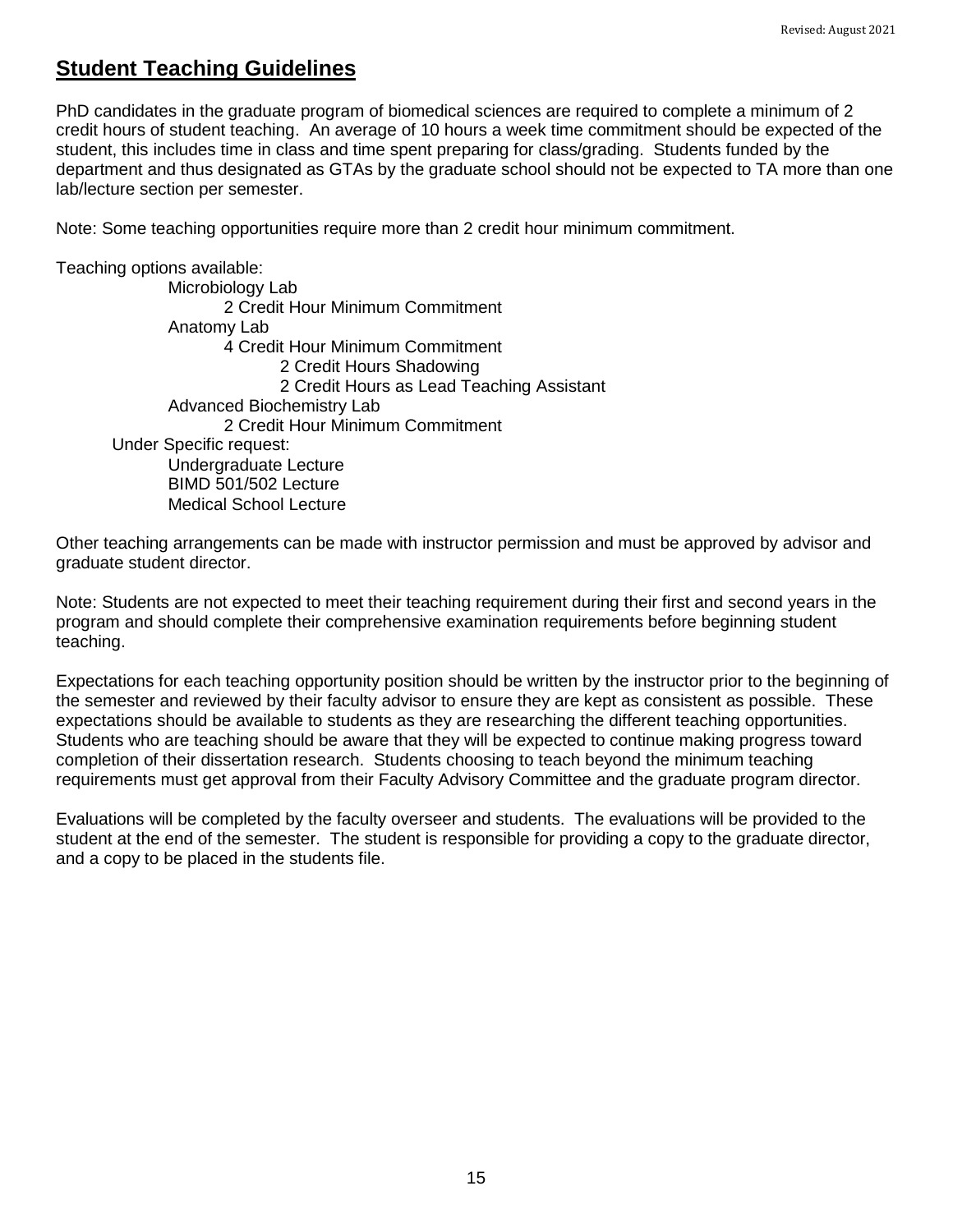## **ELECTIVE COURSES (BIOMEDICAL SCIENCES GRADUATE PROGRAM)**

**BIMD 514 Foundations of Bioinformatics (Hur) 3 credits.** (Prerequisites: Open to graduate and senior undergraduate students with permission of the instructor) In this course, students will learn fundamental concepts and methods in bioinformatics, a field at the intersection of biology and computing. The course surveys a wide range of topics including bioinformatics web resources, computational sequence analysis, sequence homology searching and motif finding, transcriptome analysis, and network/pathway analysis.

**BIMD 517 Principles of Histology (Dunlevy) 3 credits.** (Prerequisites: PATH 500 or permission of the instructor) Principles of Histology is a laboratory and discussion based course that builds on prior experience in cell biology and involves a strong self-study component through the use of virtual slides as well as lecture and laboratory orientation videos. By the end of the course the student will have demonstrated a significant knowledge base of tissue microanatomy sufficient for understanding and applying the principles to a wide range of research projects. The student will also have gained sufficient knowledge of histology to be capable of teaching this material to medical, professional, graduate, and undergraduate students.

**BIMD 520 Principles of Neuroanatomy (Watt). 2 credits.** (Prerequisites: BIMD 502 or Consent of Instructor) In this course students will learn the fundamental principles of neuroscience, particularly gross and cellular anatomy, development and systems physiology of the nervous system. Behavioral, cognitive and clinical manifestations of abnormal neural functions will also be addressed.

**BIMD 521 Neurophysiology. 2 credits (Carvelli, Doze, Lei).** (Prerequisites: BIMD 502 or Consent of Instructor) This course is designed to introduce students to the electrical properties of neuronal membranes. The course is organized to first provide a brief review of the basic properties of semi-permeable membranes. The electrical and biochemistry principles that apply to neuronal membranes are discussed.

**BIMD 522 Principles of Neuropharmacology (Henry/Porter). 2 credits.** (Prerequisites: BIMD 502 or Consent of Instructor) This course is designed to introduce students to the latest developments in molecular neuropharmacology. The course directive is to provide an up-to-date foundation for clinical neuroscience by emphasizing a comprehensive molecular and cellular approach to the effects of drugs on the nervous system.

**BIMD 523 Neurochemical Basis of the Nervous System (Golovko/Rosenberger). 2 credits.** (Prerequisites: BIMD 502 or Consent of Instructor) This course is designed to introduce students to fundamental concepts of brain metabolism and neurochemical signaling. It emphasizes recent advances in understanding brain biochemical processes and molecular mechanisms occurring in health and disease.

**BIMD 524 Neurodegenerative Diseases and Pathophysiology (Combs/Ghribi). 2 credits.** (Prerequisites: BIMD 502 or Consent of Instructor) This course exposes students to diverse neurodegenerative diseases and nervous system pathophysiology. The emphasis is on mechanistic understanding of the most recent advances in the field.

**BIMD 525. Readings in Neuroscience (Graduate Advisor). 1 to 4 credits repeatable to a maximum of 4 credits.** (Prerequisites: BIMD 502 or Consent of Instructor) A supervised readings course on topics of mutual interest to the student and a faculty member.

**BIMD 527. Advanced Studies in Biological Safety (Ghosh) 3 credits.** (Prerequisites: Consent of Instructor) students will learn fundamental concepts and methods in biological safety, a field at the intersection of biology and safety. The course surveys a wide range of topics including microbiology, epidemiology, molecular biology, tools for performing risk assessment, and various federal and state regulations regarding biohazardous research. Students will also have opportunities to learn about available biological safety resources through the American Biological Safety Association and other organizations.

**PPT 530 Advanced Neurochemistry (Murphy). 3 credits.** (Prerequisites: Consent of Instructor) This course is designed to introduce graduate students to the discipline of neurochemistry, with an emphasis on brain biochemical processes occurring in health and disease.

**BIMD 526. Medical Experiences for Graduate Students (Basson). 1 credit.** (Prerequisites: Successful completion of comprehensive exam and permission of academic advisor and Instructor of Record; student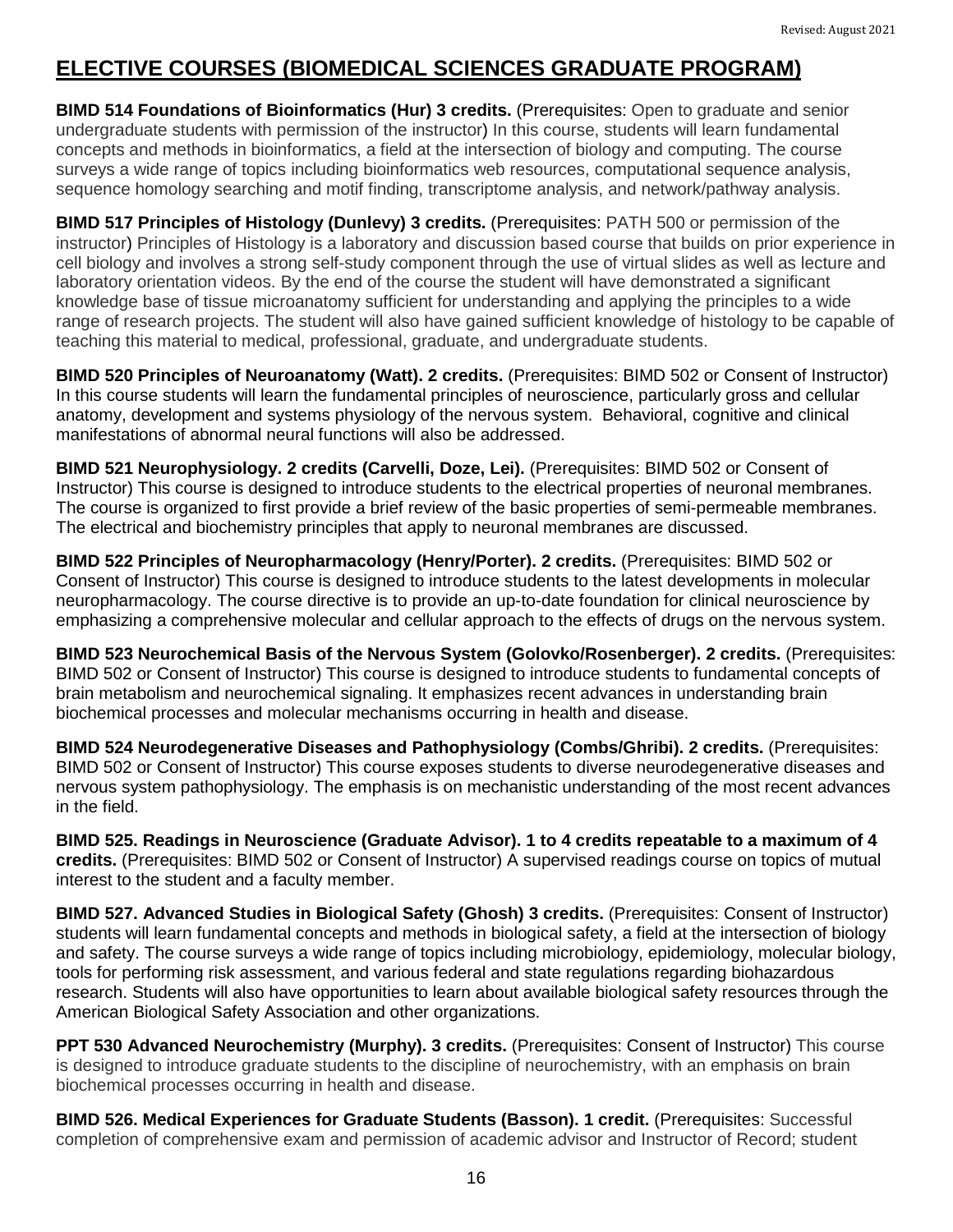should initiate discussion with the Instructor of Record at least one month prior to the start of enrollment) The goal of this course is to introduce the graduate student to a "disease-specific" clinical experience so that the student can acquire a better understanding of the importance of translational medicine, develop a firm appreciation of a patient's and a physician's understanding of disease and its treatment, and to introduce the student to the overall culture of clinical research.

**BIMD 530 Components of the Immune System (Sharma). 2 credits.** (Prerequisites: BIMD 502 or Consent of Instructor) Have you ever wondered why you don't get sick every time you breathe air which can carry as many as 2000 different kinds of microbes on any given day? Or what keeps your defense system from attacking your own cells but can get rid of most invaders without you even noticing? This is the amazing task of your fascinating immune system! This course will provide an overview of cellular and molecular components of mammalian immune system and their function. The students will learn how these components are derived and how they interact and communicate with each other to coordinate a response to pathological insults in order to protect the human body.

**BIMD 531 Components of Microbial Pathogenesis (Brissette). 2 credits.** (Prerequisites: BIMD 502 or Consent of Instructor) The objective of the course is to provide students with a background in the mechanisms of microbial pathogenesis. Students will learn basic principles of host-parasite interactions. Paradigms of host-parasite interactions will be illustrated by studying, at the molecular and cellular levels, specific infectious diseases and the agents that cause them.

**BIMD 532 Microbial Gene Regulation (Brissette/Nilles). 1 credit.** (Prerequisites: BIMD 502 or Consent of Instructor) This course will provide an understanding of genetic regulation in bacteria. Classic pathways will be examined as paradigms of regulatory circuits. These examples will be expanded to learn how bacteria exploit host cells as well as the use of bacterial regulatory circuits in modern molecular biology.

**BIMD 533 Microbial Membranes and Transport (Brissette/Nilles). 1 credit.** (Prerequisites: BIMD 502 or Consent of Instructor) This course will explore bacterial membranes with particular emphasis on generation of energy and transport of molecules across the membranes.

**BIMD 534 Microbial Structure/Function (Nilles). 1 credit,** (Prerequisites: BIMD 502 or Consent of Instructor) Microbial cells have unique structures that relate their functions. Students completing this course will have an understanding of how prokaryotic and eukaryotic organisms differ and how different structures can be used to obtain similar functions. They will understand how microbial structures influence interactions between microbes and between microbes and eukaryotic organisms.

**BIMD 535 Bacterial Host: Pathogen Interactions (Brissette). 1 credit.** (Prerequisites: BIMD 502 or Consent of Instructor) The objective of the course is to provide students with a background in the fundamental aspects that occur at the bacterial: host interface. Students will learn the interplay between bacterial virulence factors, strategies used to evade host defenses, and host responses to infection.

**BIMD 536 Molecular Biology and Pathogenesis of Viruses (Bradley). 1 credit.** (Prerequisites: BIMD 502 or Consent of Instructor) This course will cover the structure, replication, and pathogenesis of human RNA and DNA viruses, the host immune response to viral infection and the strategies employed by viruses to escape immune detection and elimination.

**BIMD 537 Host-Pathogen Interactions involving Eukaryotic Microbes (Parasites/Fungi) (Mishra). 1 credit.** (Prerequisites: BIMD 502 or Consent of Instructor) Eukaryotic microbe infections have a devastating impact on global health and economic development as they infect over one third of the world's population and cause acute and chronic pathologies. Furthermore, macroscopic parasites (helminths/ worms) are master regulators of host inflammatory response and hence reduce the immune response to coinfections and negatively affect the success of vaccination programs against many other pathogens. In contrast, it has been proposed that the rise in autoimmune diseases in the developed world could be a direct result of the successful complete elimination of parasitic helminths in these communities. Thus, the purpose of this course is to provide a basic knowledge of the clinically important eukaryotic microbe pathogens and the immune response associated with their infections. A series of lectures will cover course components; a) basic introduction to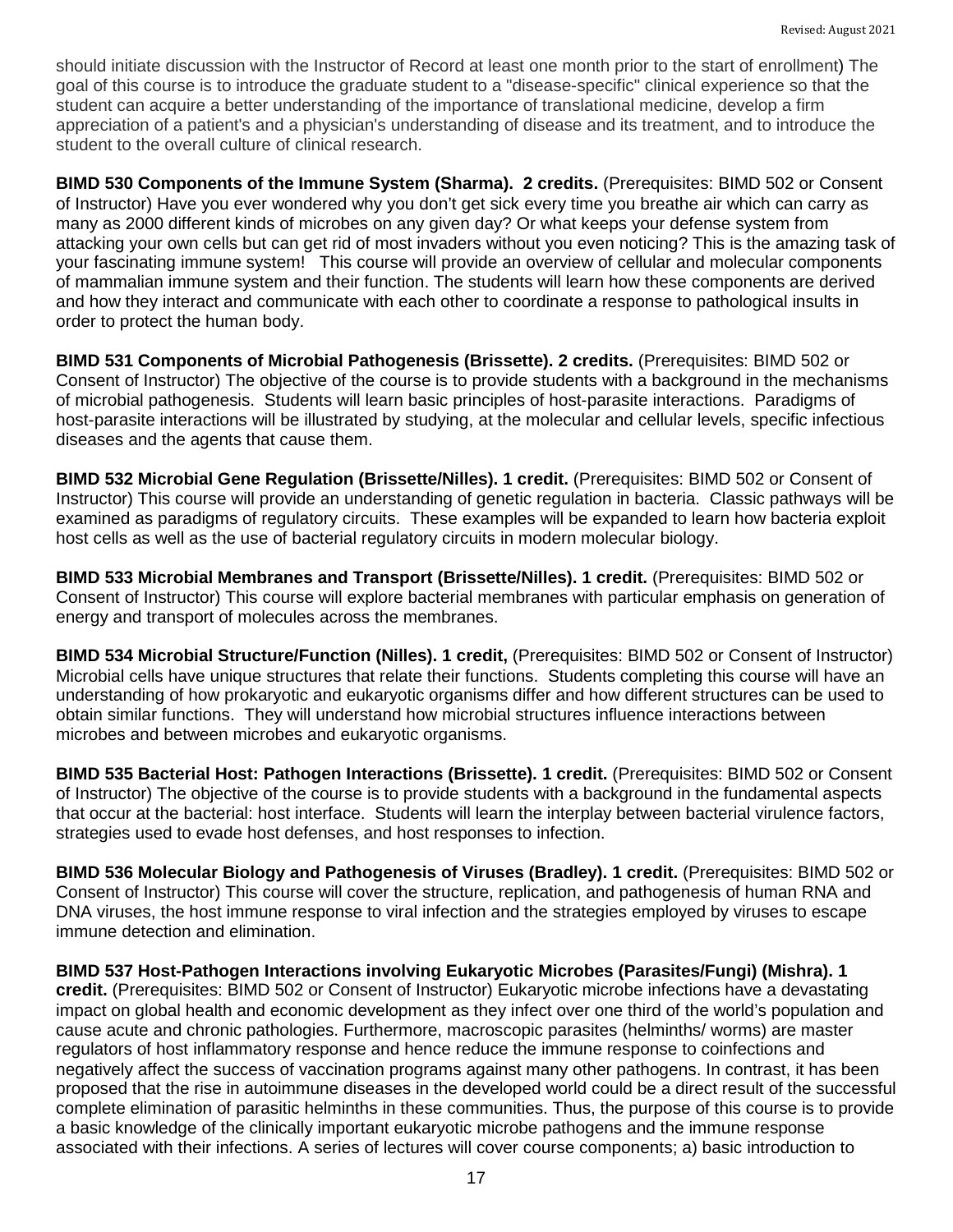protozoa, helminth, and fungi, and b) basic knowledge of the immune response and its involvement in parasitic/ fungal infections. An effort has been made to increase clinical relevance and problem-solving skills through a team-learning exercise involving quiz and paper presentations.

**BIMD 538 Immunological Disorders (Bradley). 1 credit.** (Prerequisites: BIMD 502 or Consent of Instructor) This course will include discussion of cellular and molecular immunopathologies leading to autoimmune diseases, and primary and secondary immunodeficiencies; and the role of the immune system in tumorigeneses and transplantation, as well as various methods of modification of the immune response.

**BIMD 539 Readings in Microbiology and Immunology (Graduate Advisor)**. **1 to 4 credits repeatable to a maximum of 4 credits.** (Prerequisites: BIMD 502 or Consent of Instructor) A supervised readings course of topics of mutual interest to the student and a faculty member.

**BIMD 591 Advanced Topics in Biomedical Sciences. 1 to 3 credits repeatable to a maximum of 6 credits.** (Prerequisites: BIMD502 or Consent of Instruction) A series of lectures, discussions and/or laboratory experiences developed around a specific topic in the biomedical sciences. Repeatable as topics vary. On demand.

**Note**: There are many graduate levels courses offered outside the Department that may be of benefit to the student. These courses can be considered electives provided the student first gets permission from their primary advisor, officially adds the course to their program of study, and communicates this substitution to the Graduate Director prior to taking the course.

# **FACULTY RECOMMENDED TEXT BOOKS**

## Molecular Biology/Epigenetics

- 1. The Cell: A Molecular Approach, Editor Cooper, 2<sup>nd</sup> Edition, ISBN: 0-87893-106-6.
- 2. Molecular Biology of the Cell, 4<sup>th</sup> Edition, Editors: Alberts, Johnson, Lewis, Raff, Roberts, and Walter, ISBN-10: 0-8153-4072-9.
- 3. Lewin's GENES XI, 11<sup>th</sup> Edition, Editors: Krebs, Goldstein, and Kilpatrick, ISBN: 978-1449659851.

## Biochemistry and Metabolism

- 1. Text Book of Biochemistry with Clinical Correlations, Editor: Thomas M. Devlin, 7<sup>th</sup> Edition, ISBN:978-0-470-28173-4.
- 2. Biochemistry, Editors: Berg, Tymoczko, and Stryer, 5<sup>th</sup> Edition, ISBN: 0-7167-3051-0.
- 3. Integration of Metabolism, Energetics, and Signal Transduction, Editor: Robert K. Ockner, ISBN: 0-306- 48471-4.

#### Neuroscience

- 1. Basic Neurochemistry, Editors: Siegel, Albers, Brady, and Price, 7<sup>th</sup> Edition, ISBN: 978-0-12-088397-4.
- 2. Principles of Neural Science, Editors: Kandel, Schwartz, Jessell, Siegelbaum, and Hudspeth, 5th Edition, ISBN: 978-0071390118.
- 3. Neuroglia, Editors Kettenmann and Ransom, 3<sup>rd</sup> Edition, ISBN: 9787-0-19-979459-1.

#### Immunology and infectious disease

- 1. Molecular Genetics of Bacteria, 4<sup>th</sup> Edition, Editors: Snyder, Peters, Henkin, Champness, ISBN: 978-1555816278
- 2. Janeway's Immunobiology, 9<sup>th</sup> Edition, Editors: Murphy and Weaver, ISBN 978-0815345053

#### **Physiology**

1. Medical Physiology, Editors: Boron and Boulpaep, 3rd Edition, ISBN: 978-1455743773.

#### Pharmacology

- 1. Molecular Neuropharmacology: A Foundation for Clinical Neuroscience, Editors: Nestler, Hyman, and Malenka, 3rd edition, ISBN: 978-0071827690.
- 2. A Pharmacology Primer: Techniques for more efficient and strategic drug discovery, Editor: Kenakin, 4<sup>th</sup> Edition, ISBN: 978-0124076631.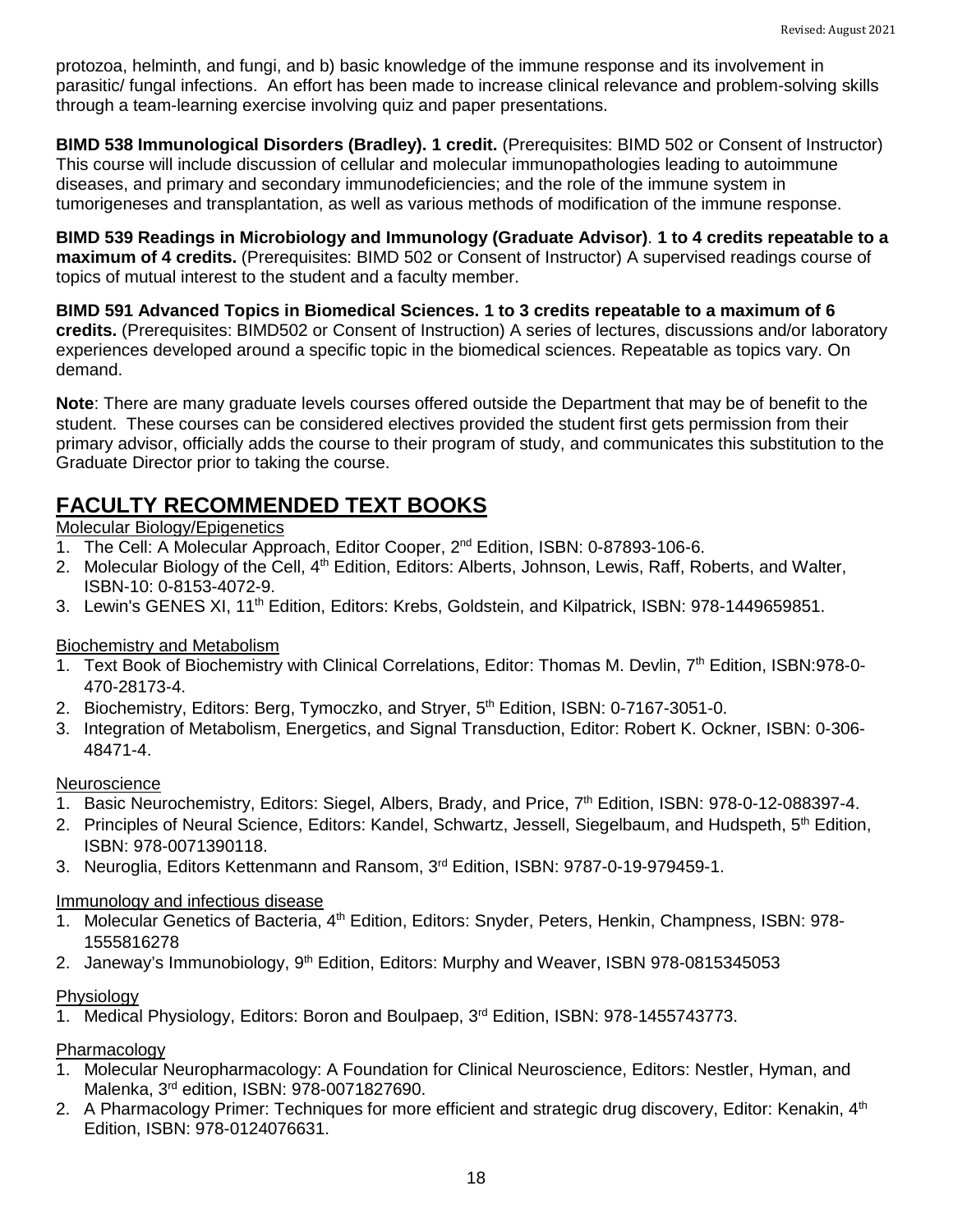**Note**: This lists describes only "faculty recommended textbooks" and NOT "required textbooks". Many of the books on this list can be found in the department or borrowed from faculty or fellow student colleagues if you decide not to purchase.

# **ASSESSMENT OF STUDENT PROGRESS**

The Graduate Faculty of the Biomedical Sciences Graduate Program has established a series of formative and summative evaluations to assess the performance and progress of graduate students through the MS and PhD programs. These evaluations will be conducted on a regular basis for the purposes of helping students achieve their goals, move toward completion of the degree in a timely fashion, and ensure the optimal graduate experience and education for each student. The evaluations also will provide necessary information regarding student progress in order to make administrative decisions regarding ongoing financial support for individual students, and to make appropriate assignments to students in areas of responsibility.

## **PhD PROGRAM**

Summative evaluations of students in the PhD program will occur at two points in the graduate student's career. 1) Students will take the Comprehensive Examination before completion of their second full year of graduate school; performance will be assessed as described in the Comprehensive Examination document. 2) Students will prepare a dissertation and present a formal defense prior to awarding of the degree. The dissertation defense will be evaluated as described in the Dissertation Defense form.

Formative evaluations of each graduate student in the PhD program will take place each academic year. The evaluation will consist of a student self-evaluation (Graduate Student Self Evaluation document, Individual Development Plan, and CV), a research seminar presentation by the student with accompanying evaluation (Seminar Evaluation), and a performance/progress evaluation by the student's faculty advisory committee (Annual Graduate Student Evaluation document). The formative evaluation will set the stage for student/advisory committee discussions and goal setting for the next academic year. Formative comments will be communicated to the student during the meeting and plans for student development will be documented. The student and their FAC must submit an Annual Graduate Student Assessment report directly to the School of Graduate Studies using the forms supplied (Annual Graduate Student Assessment, [https://und.edu/academics/graduate-school/current-students/forms.html\)](https://und.edu/academics/graduate-school/current-students/forms.html).

## **MS PROGRAM**

Summative evaluation of students in the MS program will occur when the student has prepared a thesis and presents a thesis seminar and defense. The defense will be evaluated as described in the Thesis Defense form.

Formative evaluations of each graduate student in the MS program will take place each academic year. The evaluation will consist of a student self-evaluation (Graduate Student Self Evaluation document, Individual Development Plan, and CV), a research seminar presentation by the student with accompanying evaluation (Seminar Evaluation), and a performance/progress evaluation by the student's faculty advisory committee (Annual Graduate Student Evaluation document). The formative evaluation will set the stage for student/advisory committee discussions and goal setting for the next academic year. Formative comments will be communicated to the student during the meeting and plans for student development will be documented. The student and their FAC must submit an Annual Graduate Student Assessment report directly to the School of Graduate Studies using the forms supplied (Annual Graduate Student Assessment, [https://und.edu/academics/graduate-school/current-students/forms.html\)](https://und.edu/academics/graduate-school/current-students/forms.html).

# **ANNUAL STUDENT REPORTING (MS and PhD PROGRAMS)**

Individual student progress and assessment occurs in two ways. First, the student's Faculty Academic Committee reports on the student's progress and second the student provides an annual self-assessment. Both are combined into one form (Annual Graduate Student Assessment form) which is submitted to the School of Graduate Studies electronically.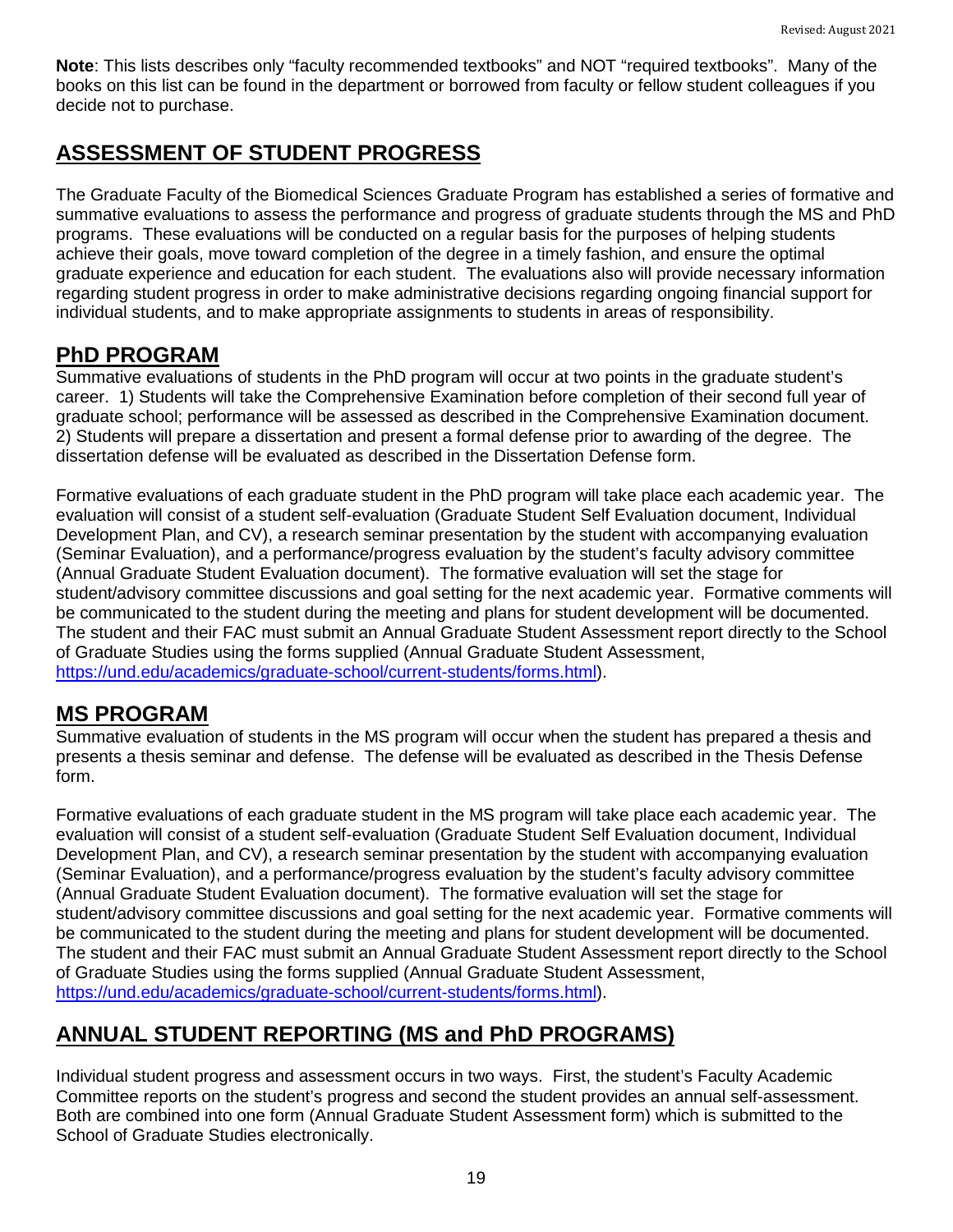# **a) Annual Student Evaluation**

The student's Faculty Academic Committee will submit to the School of Graduate Studies a yearly Graduate Student Evaluation based on an annual meeting of the student with their Faculty Academic Committee. This report will document the committee's perception of progress towards degree as being satisfactory, marginally satisfactory, or unsatisfactory. This report will describe as a narrative how the committee came to that conclusion and describe solutions for marginal and unsatisfactory progress. The Faculty Academic Committee will also communicate to the student and report to the Graduate Director their recommendations to the student for the next academic year.

# **b) Graduate Student Self-Assessment**

The graduate student will submit to the School of Graduate Studies an annual Self-Evaluation that is dependent on and submitted with an updated Individual Development Plan (IDP), and curriculum vitae (CV). The Self-Evaluation will list accomplishments made by the student describing Publications, Poster Presentations, Oral Presentations, Society/Organization activities, Fellowship Applications, and Graduate Teaching Assignments within the last year. The Student will also provide narrative comments on the following: Describe how your accomplishments this academic year demonstrate achievement of our "program goals" and identifying specific "program objectives" when applicable. Our program goals and objectives can be found on our department web site.

Describe accomplishments made this academic year that specifically address personal career goals as outlined in your Individual Development Plan (IDP).

Describe specific goals that you and/or your faculty advisory committee have established for the next academic year.

## **c) Individual Development Plan**

It is accepted that an Individual Development Plans (IDP) provides a process that identifies both professional development needs and helps to solidify short- and long-term career objectives. Further, an IDP can serve as a communication tool between students, his or her advisors, and the graduate program. Thus, we ask our students to assess their own career goals with the idea they identify: 1) Long-term career options they wish to pursue and identify the necessary tools to meet these goals and 2) Identify short-term needs for improving current performance.

These reports are due to the School of Graduate studies prior to the start of the next academic year. Copies of the assessment reports will be maintained in the School of Graduate Studies office and made available to the graduate director upon request. It is expected that these reports will also be used to track student success beyond graduation.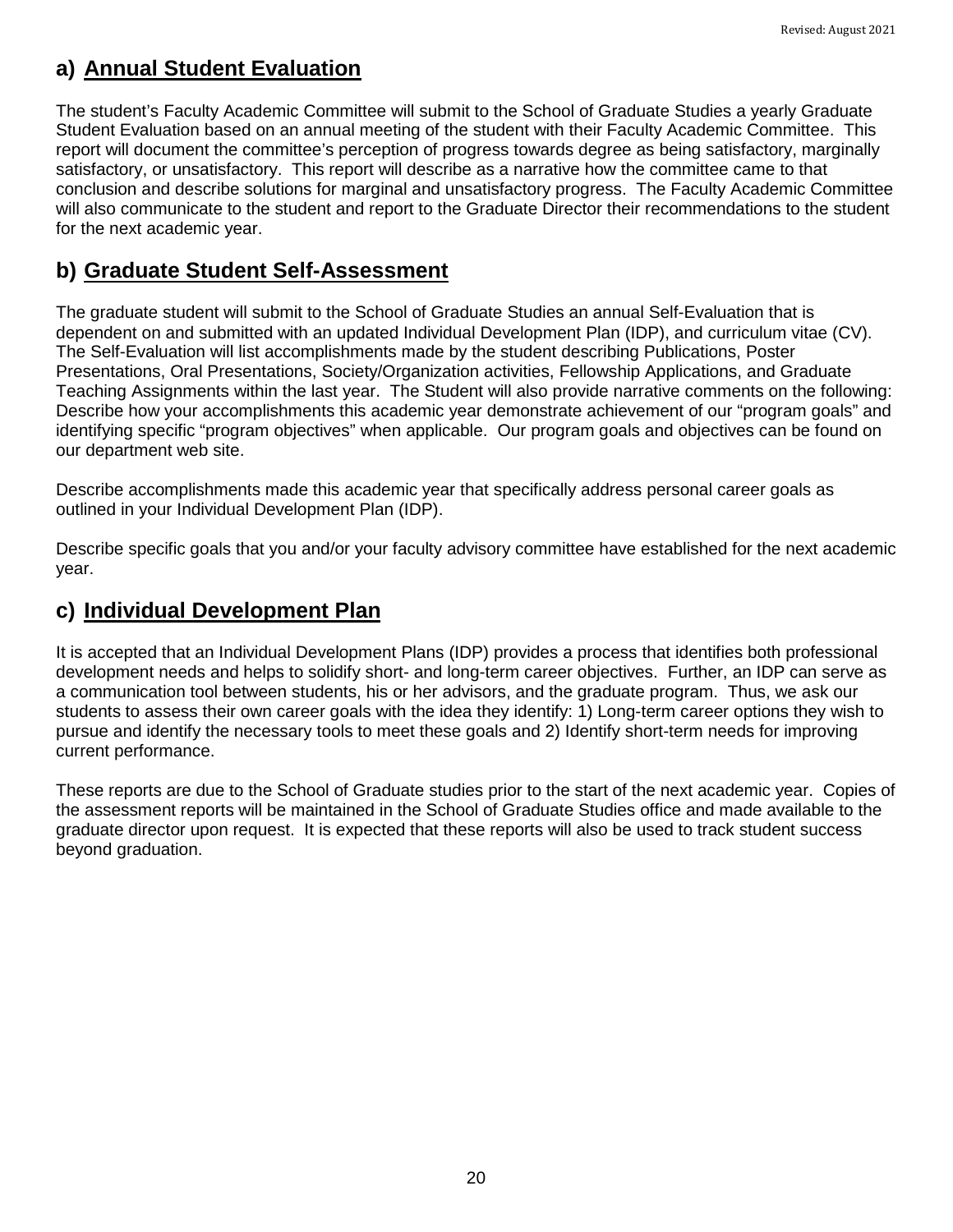# **LABORATORY ROTATIONS AND ADVISOR SELECTION**

## **Laboratory Rotations**

Every student enrolled in the Biomedical Sciences Graduate Program will be required to complete at least three rotations in research laboratories prior to selecting the laboratory in which to complete their graduate research. Rotations will fulfill the following aims, which address objectives related to Program Objectives outlined under Program Goal 2 (*Students will become professionals who demonstrate intellectual curiosity and the ability to conduct meaningful scholarly inquiry*):

- Students will explore multiple research opportunities
- Students will gain experience with a variety of laboratory techniques
- Students will gain experience developing and testing hypotheses
- Students will develop multidisciplinary and collaborative aspects of their education
- Students will communicate their laboratory experiences to their peers and advisors
- Rotation experiences will allow students and advisors to assess their mutual suitability, as well as the suitability of laboratory and student

Students will submit a list of choices for rotations to the Graduate Director. Rotation periods will be scheduled in 10-week blocks by the Graduate Director in consultation with the departmental faculty. It is expected that students will be actively engaged in laboratory research for approximately 8 weeks during each rotation period. Rotations will be completed within the Department of Biomedical Sciences or laboratories of faculty outside the Department holding adjunct or joint positions in the Department.

While rotating in a laboratory, the student will be expected to be actively involved in research and/or educational activities supported by the laboratory. The type of project (original research, technique development, or integration into an existing project) will be by mutual agreement between the student and PI and will be formalized into an "Agreement of Laboratory Rotation Expectations" (attached). At the completion of the rotation, the student will submit to the Graduate Director a "Summary of Rotation Experience" (attached). The advisor will evaluate the student's rotation performance using the "Rotation Evaluation" form (attached) and is expected to discuss the evaluation with the student at the end of the rotation. A Rotation Forum will be held at the end of the third rotation block. Each student will orally present one of their "Summary of Rotation Experiences". All first year graduate students will be required to attend the Forum. Faculty with whom students rotated will be strongly encouraged to attend the Forum. All other graduate students and faculty will be welcome to attend.

# **Advisor Selection**

The Graduate Director for the Department of Biomedical Sciences Graduate Program will serve as the temporary advisor for all incoming students until they have completed rotations and selected their dissertation/thesis advisor. Dissertation/thesis advisor selections will be finalized at the completion of rotations, normally by the end of the first summer of enrollment.

Matching of students to laboratories will be based on:

- Student's preference
- PI's preference, including availability of funds and space for the student in the laboratory.

Students who do not identify a laboratory/advisor for their graduate work by the end of the third rotation will discuss their options with the Graduate Director.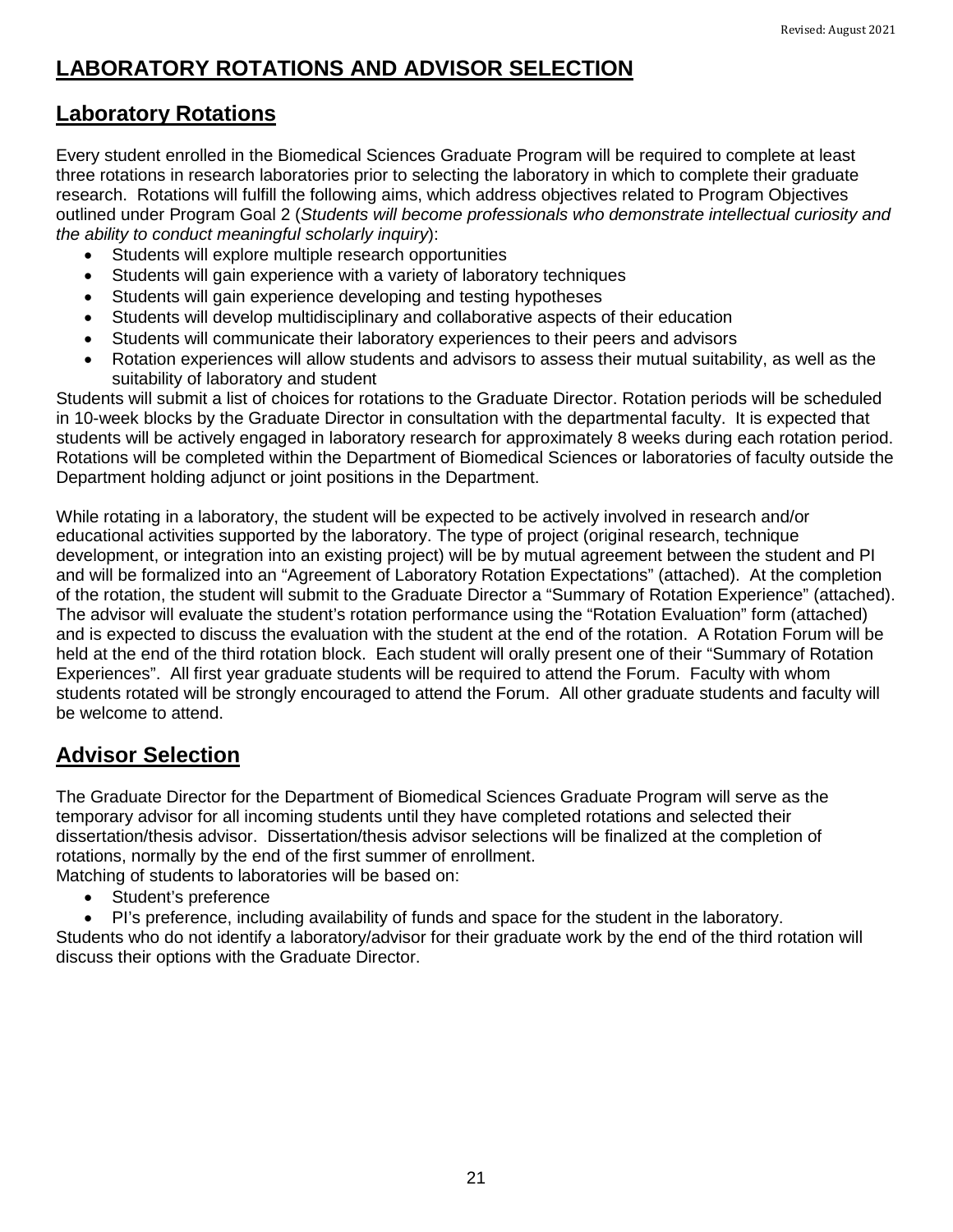# **COMPREHENSIVE EXAMINATION GUIDELINES**

#### **NOTE: The policies described in this document may be subject to change!**

All students enrolled in the PhD program in the Biomedical Sciences Graduate Program will be required to complete the Comprehensive Examination before advancement to candidacy. The Comprehensive Examination will serve as a summative assessment of the skills and knowledge that the student has gained. The aims of the Comprehensive Examination are that the student demonstrate:

- Breadth of knowledge in the biomedical sciences to form a solid basis for scholarly inquiry and flexibility in their career path (Program Objective 1.1)
- Depth and integration of knowledge in specific subject areas of their choice to support their research and to allow them to make meaningful contributions that advance the discipline (Program Objective 1.2)
- The ability to develop clearly stated meaningful hypotheses and research questions that lead to scientific investigation in areas relevant to the biomedical sciences (Program Objective 2.1)
- The ability to select and design experimental approaches to rigorously test their hypotheses (Program Objective 2.2)

The Comprehensive Examination will be completed during the summer semester prior to the beginning of the third full year of the student's enrollment. Specific dates for all steps of the Examination will be determined by the Graduate Director of the Department of Biomedical Sciences Graduate Program in consultation with the student and their Faculty Advisory Committee (FAC). Examinations will be scheduled to maximize the potential for students to apply for predoctoral fellowships and it is expected that, whenever possible, students will apply for such. Examples of such applications include the ND EPSCoR Doctoral Dissertation Assistantship, or the NIH R21 award.

The Comprehensive Examination will be based on the preparation and defense of a research proposal. The participation of all FAC members will be required.

Step I: The student will write a summary of the proposed research including a hypothesis in the form of a Specific Aims page (1-page maximum). This will be submitted to the FAC for approval by June 1.

Step II: Following approval of the Summary page, the student will write a grant proposal describing the proposed dissertation research. The proposal will follow the guidelines for an NIH R21 or equivalent proposal. The proposal should be entirely the work of the student. Discussion of the proposed research with colleagues and the student's advisor is acceptable, but it is expected that the student will demonstrate independence and originality in the proposal. The proposal will be submitted to the FAC by July 15. The FAC will provide feedback to the student within two weeks. The student will revise the proposal, addressing concerns raised by the FAC, and submit the final proposal to the FAC by August 15.

Step III: For the oral defense of the proposal, the student will present a seminar of the research proposal, open to anyone. Following the seminar, the FAC will assess the student's ability to meet the objectives described above. The FAC will decide whether the student meets the expectations required to warrant successful completion of the Comprehensive Examination.

If a student misses any the deadline associated with Steps I or II, without prior written permission from the student's advisor AND graduate program director, will constitute a failure of the exam. In this situation, a new set of deadlines will be reassigned. Failure to meet any of the reassigned deadlines, without prior written permission form the student's advisor AND graduate director will result in failure and dismissal from the PhD program. Students must be successfully complete their comprehensive examination by the end of the Fall semester of their 3<sup>rd</sup> year of study to remain in the program.

In the event that a student's performance does not meet expectations, the FAC will determine a course of remediation and the student will be given a second opportunity to successfully complete the examination. The student will be given at least one month to prepare for a re-examination. Is a student fails re-examination, they will be dismissed from the PhD program.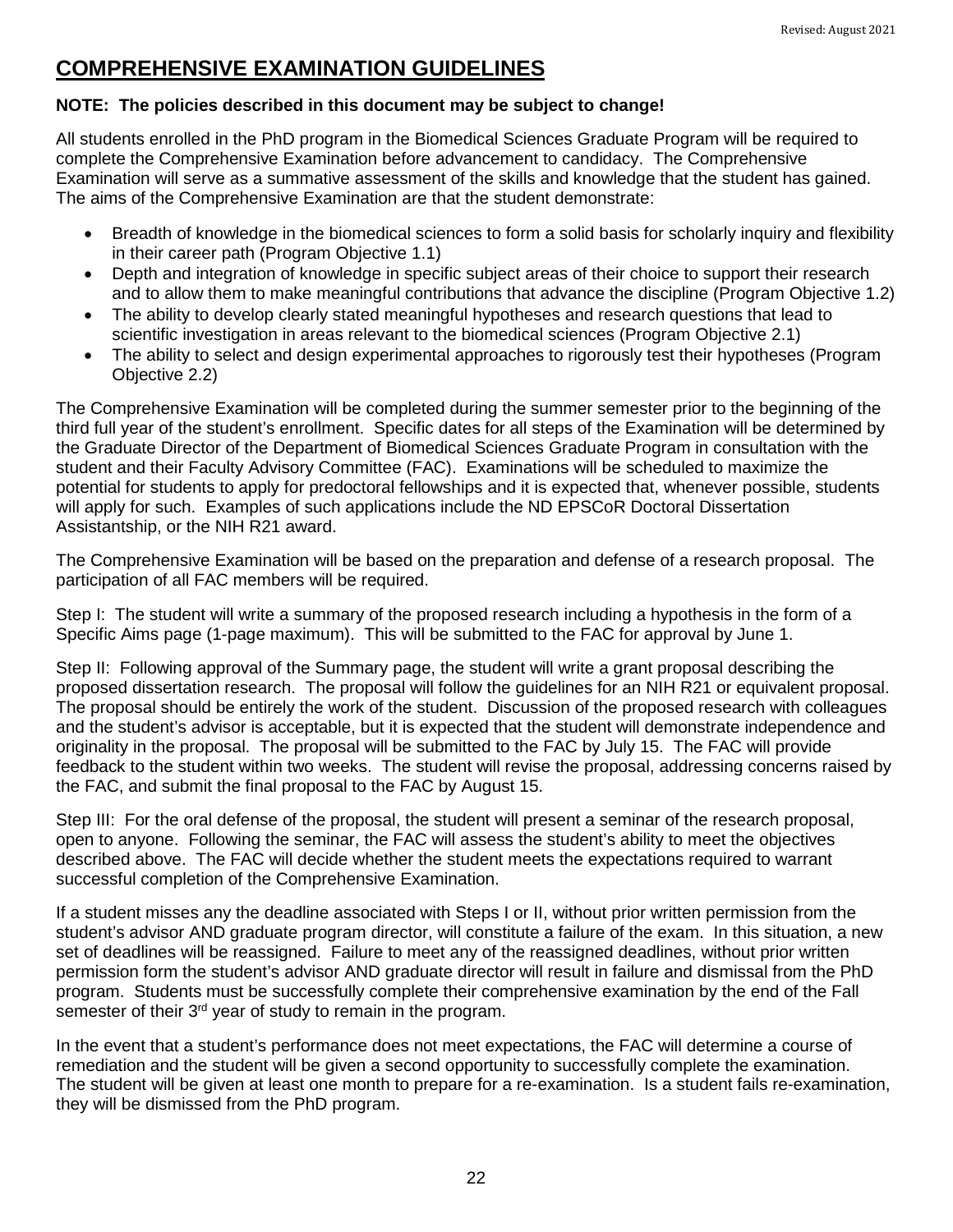# **LEAVE OF ABSENCE GUIDELINES**

#### **Guideline Statement**

Students in the Biomedical Sciences Graduate Program (BSGP) may be granted a "Leave of Absence" on a case-by-case basis depending on the needs of the graduate program and/or the student.

## **Definition: Leave of Absence**

A "Leave of Absence" is a period of time during which a student chooses to interrupt their studies by temporarily leaving the graduate program with the intention of returning at a later date.

## **Procedure for requesting a Leave of Absence**

Students who wish to take a Leave of Absence from the BSGP must first discuss the reasons for wanting to take leave with their Advisor and Faculty Advisory Committee, prior to informing BSGP Director. The BSGP Director, in consultation with the Department Chair and all parties involved, will initiate the Leave of Absence by contacting the School of Graduate Studies. The BGSP Director and the Department Chair will be responsible for completing and submitting Leave of Absence request forms to the School of Graduate Studies and notifying the student of the final agreed upon parameters and/or stipulations for the Leave of Absence. Degree and certificate seeking students who are found to be Absent without Leave (explained below) will be dismissed from the program and will be required to reapply to regain admission into the School of Graduate Studies.

## **Leave of Absence Parameters**

A Leave of Absence may be granted either as an emergency, on a voluntary basis, or for parental leave.

The decision to approve a request for a Leave of Absence is made at the discretion of the BGSP Director and the Department Chair and may be based on the applicant's academic status, the length of the proposed Leave of Absence, the perceived potential for successful completion of the program, and the ability of the department to support the student both academically and financially, as well as any other factors or considerations regarded as relevant by the BGSP Director and the Department Chair.

The length of a Leave of Absence will be determined by the School of Graduate Studies in consultation with the student and in consideration of the program requirements and availability of resources. A Leave of Absence may be granted for a maximum of two consecutive semesters. A Leave of Absence requested for a period longer than two consecutive semesters are approved only in exceptional circumstances (e.g., mandatory military service or extenuating medical reasons).

An extension of a Leave of Absence is approved only in exceptional circumstances. Extension requests must be made before the expiration of the original Leave of Absence term.

Students on a Leave of Absence are not registered at UND and therefore, do not have rights or privileges of registered students. They cannot fulfill any official department or University requirements during the leave period.

Students on a Leave of Absence will not have key card access to any of the UND facilities and will be required to surrender all UND keys to the Department office while on leave.

Students on a Leave of Absence will not receive a graduate stipend or tuition reimbursement.

Students on a Leave of Absence are required to maintain up-to-date contact information with the Graduate Program Director.

A Leave of Absence does not delay candidacy, coursework, or program expiration dates, unless otherwise specifically stated in the final agreed upon parameters and/or stipulations for the Leave of Absence.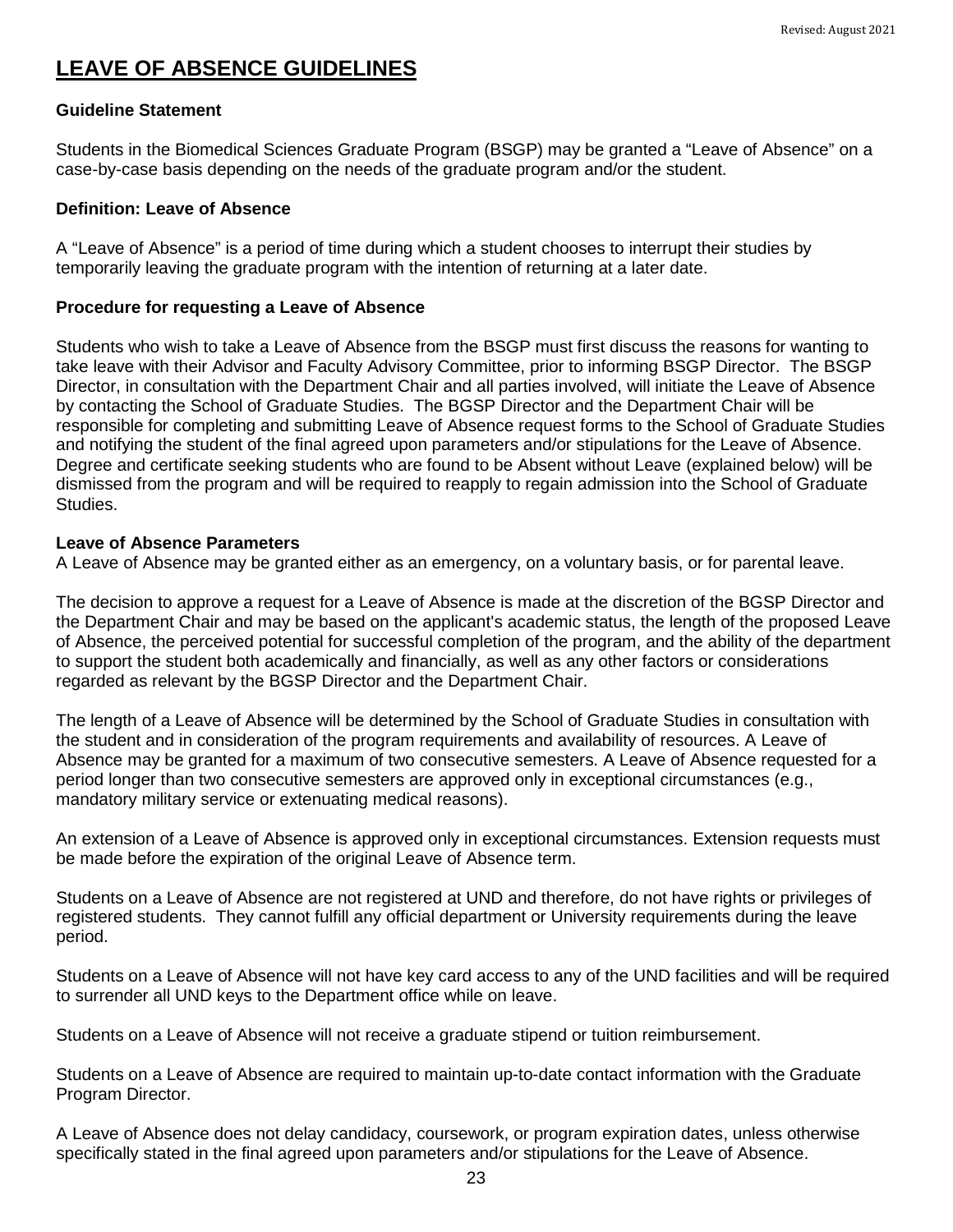Students on a Leave of Absence with an incomplete course grade are required to make their own arrangements with the course instructor to extend the time-limit to complete the course work prior to beginning their Leave of Absence.

If student is granted (or placed on) a Leave of Absence after the course drop deadline, and does not make prior arrangements to resolve a grade of incomplete, the student will be assigned a grade of "W" (Withdraw) that will appear on the student's transcript.

If the student is an international student, the student must inform their International Student Advisor prior to initiating the request for a Leave of Absence. **IMPORTANT**: **International students must consult with the International Programs office to ensure that a Leave of Absence during a regular semester will not affect their Visa status and, as such, their ability to remain in the US**.

All Leave of Absence requests must be reviewed and approved by the BSGP director.

The granting of a Leave of Absence is at the discretion of the BSGP, which may condition its approval of a petition for Leave of Absence on the student's meeting such requirements deemed appropriate in the individual's case during the Leave of Absence and before the student is eligible to return to the program.

#### **Mandatory Leave of Absence**

A "Mandatory Leave of Absence" can be imposed in circumstances in which a student:

Presents a substantial risk of harm to self or others; or

Significantly disrupts the educational or other activities of the Department of Biomedical Sciences, School of Medicine and Health Sciences or the University community;

Students whose circumstances warrant a consideration of a Mandatory Leave of Absence are notified, in writing, of University concerns and are provided an opportunity to respond to these concerns in writing or in person or via telephone before a review committee. Students placed on Mandatory Leave of Absence can appeal an unfavorable decision using the UND SMHS grievance policy [\(http://med.und.edu/policies/students.cfm\)](http://med.und.edu/policies/students.cfm). The University can condition a student's return to registered student status on such requirements as the University deems appropriate in the individual case.

#### **Absent Without Leave**

A student's academic degree program in the Department of Biomedical Sciences may be discontinued if the student is found to be Absent Without Leave. For purposes of these guidelines, a student may be found Absent without Leave if any of the following occur (this list is not exhaustive):

Fails to be enrolled by the deadline; or

Fails to be approved for a Leave of Absence by the start of the term; or

Voluntarily terminates graduate studies; or

Is dismissed from graduate studies for academic reasons; or

Is expelled from the University.

## **Procedure for Reinstatement (Readmission)**

Students who are found to be Absent Without Leave, depending on the reason for the absence, will be required to reapply according to the normal admissions process to regain admission into the School of Graduate Studies. Students are required to disclose their Absent Without Leave status in their readmission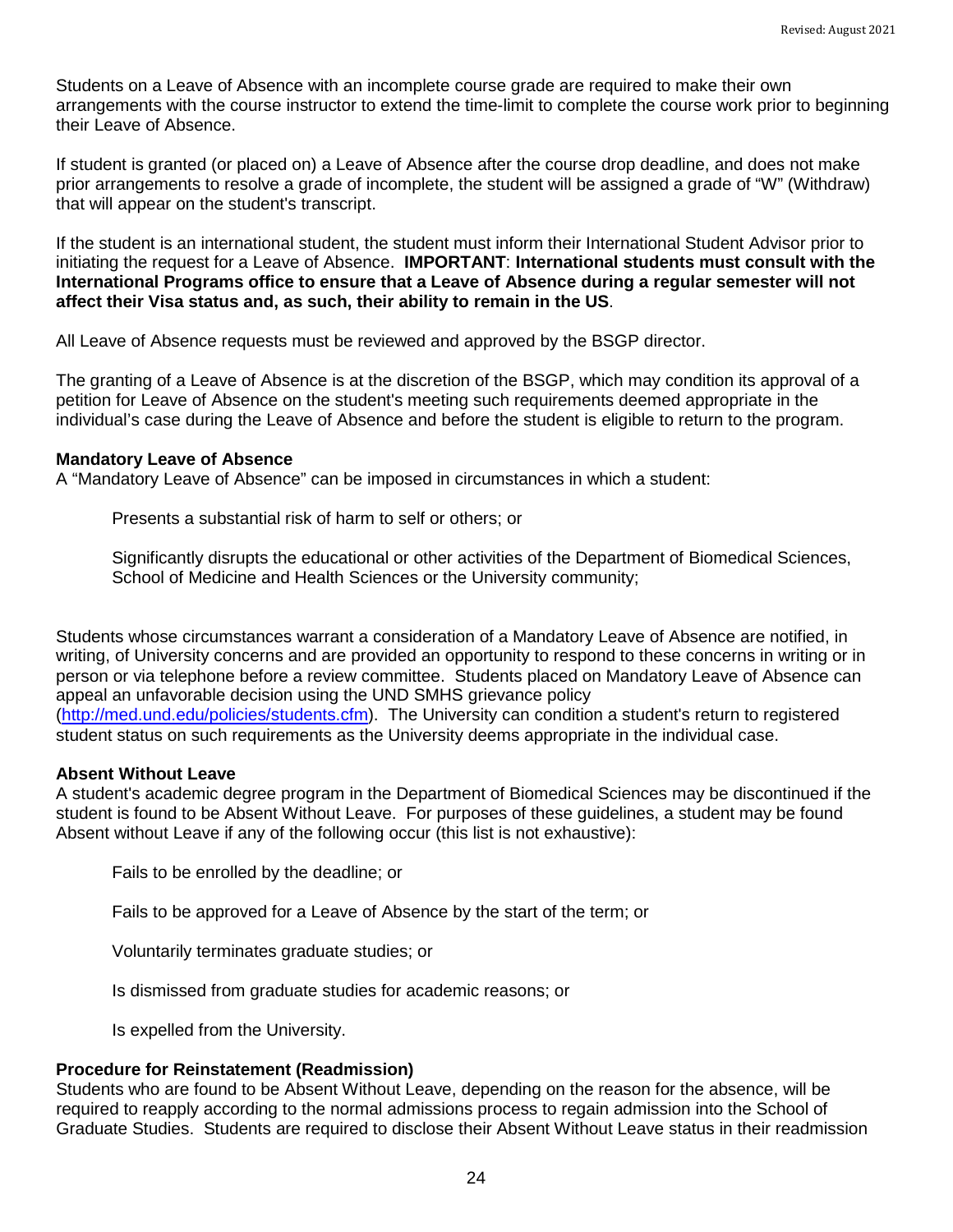application. Students dismissed from the program due to being Absent without Leave may be denied readmission based on review of the student's prior progress in the program and their readmission application.

The decision to approve or deny an application for readmission is made by jointly by the BSGP admissions committee and BSGP graduate curriculum committee requiring a simple majority vote of the membership of both committees. The Department of Biomedical Sciences is not obligated to approve an application for readmission. Readmission decisions are made at the discretion of the Department of Biomedical Sciences and may be based on the applicant's academic status when last enrolled, activities while away from campus, the length of the absence, the perceived potential for successful completion of the program, and the ability of the department to support the student both academically and financially, as well as any other factors or considerations regarded as relevant by the Department of Biomedical Sciences. In addition, the Department of Biomedical Sciences retains the right to condition reinstatement on such academic or other conditions as it deems appropriate. A student may appeal an unfavorable decision using the UND SMHS grievance policy [\(http://med.und.edu/policies/students.cfm\)](http://med.und.edu/policies/students.cfm).

Students who have been expelled are not permitted to apply for readmission.

# **FORMS AND EVALUATION DUE DATES**

Below is a list of activities, School of Graduate Studies forms, and approximate due dates in which they need to be completed. Up-to-date School of Graduate Studies forms can be found and downloaded from their University web site [\(http://graduateschool.und.edu/discover-the-grad-school/forms\)](http://graduateschool.und.edu/discover-the-grad-school/forms). Department forms and examples can be found on the Department's blackboard site or directly from the Graduate Director.

Note: It is the responsibility of the Graduate Student to remain informed of all deadlines associated with paperwork needed by the School of Graduate Studies. These deadlines are publishing on the School of Graduate Studies calendar [\(http://graduateschool.und.edu/events-all.cfm\)](http://graduateschool.und.edu/events-all.cfm) and on the University Registrars web page [\(http://und.edu/academics/registrar/calendar-academic.cfm\)](http://und.edu/academics/registrar/calendar-academic.cfm).

## **MASTERS STUDENT**

## **Summer Year 1**

- 1. Select an Advisor and Faculty Advisory Committee (3 Biomedical Sciences Faculty + 1 School of Graduate Studies representative)
- 2. Submit "Program of Study" form to School of Graduate Studies
- 3. Create and Submit Student Self-Evaluation, Individual Development Plan, and CV to the Graduate Director prior to the start of Fall Semester

## **Yearly (typically late Spring or Summer Semester)**

- 1. Meet with Faculty Advisory Committee. Advisor will submit evaluation form to the Graduate Director prior to the start of Fall Semester.
- 2. Submit revised self-evaluation, Individual Development Plan and CV to the graduate Director prior to the start of Fall Semester.

## **At least six months prior to graduation (published deadlines exist for these items)**

- 1. Submit "Topic Proposal" to School of Graduate Studies
- 2. Submit "Apply to Graduate" form to School of Graduate Studies

#### **Graduating Semester (published deadlines exist for these items)**

- 1. Submit "Preliminary Approval" form to the School of Graduate Studies
- 2. Submit "Notice of Thesis Defense" form to the School of Graduate Studies
- 3. Have School of Graduate Studies perform a format check of your written Thesis
- 4. Hold your oral defense. Bring to defense for committee signatures: (1) Approval page of dissertation and (2) Final Report on Candidate
- 5. Submit Electronic PDF of Thesis to UMI/ProQuest for Publishing